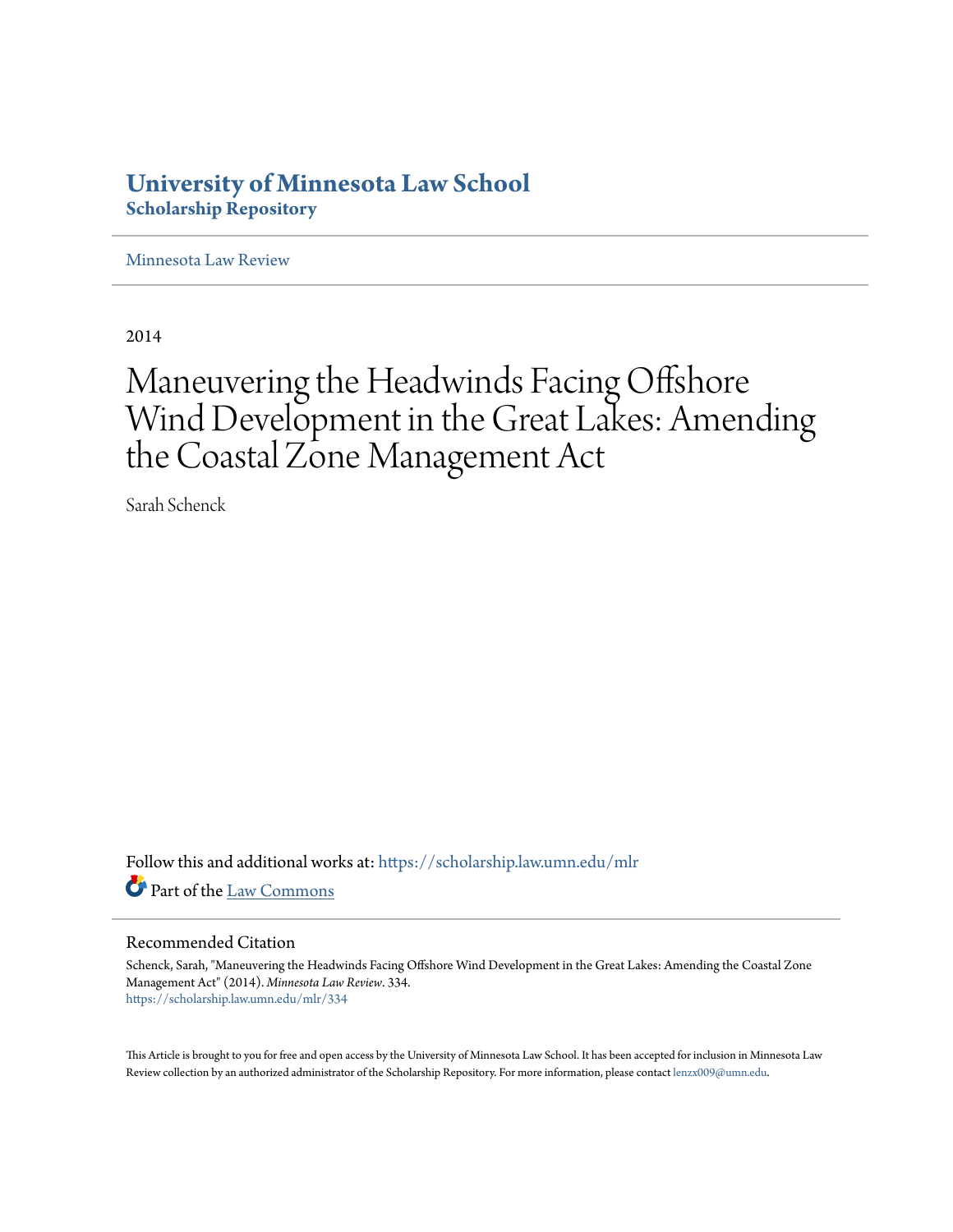## **Note**

## **Maneuvering the Headwinds Facing Offshore Wind Development in the Great Lakes: Amending the Coastal Zone Management Act**

#### *Sarah Schenck*[\\*](#page-1-0)

The Great Lakes have played an instrumental role in shaping American commerce and geography, and their vast wind supply could revolutionize American energy. Historically, the Great Lakes steered the travels of Native Americans and European explorers, and the movement of settlers and immigrants to the Midwest in the mid-1800s led to the creation of an inland maritime industry and prosperous port cities.<sup>[1](#page-1-1)</sup> Looking forward, via offshore wind development, the Great Lakes have the potential to change the way in which major Midwestern cities source their energy.

Offshore wind development in the Great Lakes would create a variety of social, health, and economic benefits for the region. Offshore wind resources are "abundant, stronger, and blow more consistently" compared with onshore wind energy.<sup>[2](#page-1-2)</sup> With the majority of the U.S. population living near oceans or

<span id="page-1-2"></span><sup>2.</sup> *Offshore Wind Research and Development*, U.S. DEP'T OF ENERGY, http://energy.gov/eere/wind/offshore-wind-research-and-development (last visited Apr. 11, 2014). *Compare Utility-Scale Land-Based 80-Meter Wind Maps*, OFFICE OF ENERGY EFFICIENCY & RENEWABLE ENERGY, U.S. DEP'T OF ENER-GY, http://www.windpoweringamerica.gov/wind\_maps.asp (last visited Apr. 11, 2014), *with Offshore 90-Meter Wind Maps and Wind Resource Potential*, OF-FICE OF ENERGY EFFICIENCY & RENEWABLE ENERGY, U.S. DEP'T OF ENERGY, http://www.windpoweringamerica.gov/windmaps/offshore.asp (last visited Apr. 11, 2014).



<span id="page-1-0"></span><sup>\*</sup> J.D. and M.P.H. Candidate 2014, University of Minnesota; B.A. 2009, Emory University. Thank you to Professor Alexandra Klass for her guidance and Professor Bradley Karkkainen for his invaluable insight; the editors and staff of the *Minnesota Law Review*; and friends. Special thanks to my parents, Beth and Jeff Schenck, for their support. Copyright © 2014 by Sarah Schenck.

<span id="page-1-1"></span><sup>1.</sup> *Great Lakes, Mighty Rivers*, SMITHSONIAN NAT'L MUSEUM OF AM. HIST., http://amhistory.si.edu/onthewater/exhibition/4\_2.html (last visited Apr. 11, 2014).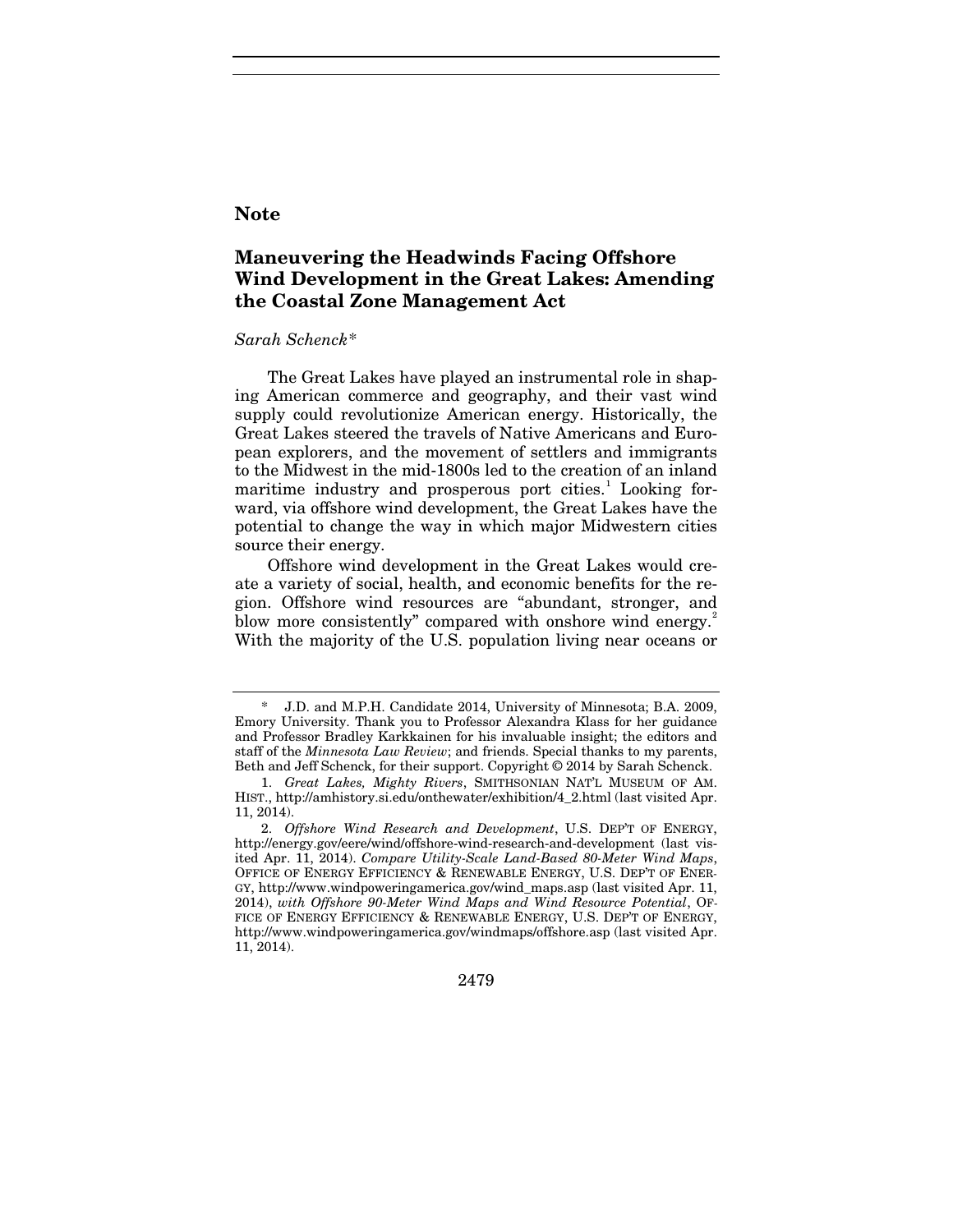<span id="page-2-9"></span><span id="page-2-8"></span>Great Lakes,<sup>[3](#page-2-0)</sup> offshore wind energy could provide large amounts of carbon-free power to densely populated cities<sup>[4](#page-2-1)</sup> with poor air quality levels<sup>[5](#page-2-2)</sup> in the Great Lakes region,<sup>[6](#page-2-3)</sup> which disproportionately affect low income communities and communi-ties of color.<sup>[7](#page-2-4)</sup> Offshore wind in the Great Lakes, unlike onshore wind in the region, would be located closer to densely populated cities, thereby solving some of the transmission and transporta-tion problems common to remote onshore wind farms.<sup>[8](#page-2-5)</sup> Proponents of offshore wind energy have also pointed to the potential multibillion dollar economic impact of offshore wind development, which would include the creation of thousands of longterm, skilled jobs and the revitalization of the manufacturing sector.<sup>[9](#page-2-6)</sup> More broadly, offshore wind development in the Great

6. *See infra* text accompanying note [178.](#page-28-0)

<span id="page-2-4"></span><span id="page-2-3"></span>7. NAACP ET AL., COAL BLOODED: PUTTING PROFITS BEFORE PEOPLE 31 (2012), *available at* http://naacp.3cdn.net/afe739fe212e246f76\_i8m6yek0x.pdf.

<span id="page-2-5"></span>8. *Offshore Wind Makes Sense. Far-Offshore Wind Makes Even More Sense*, TRILLIUM POWER WIND CORP., http://www.trilliumpower.com/energy/ offshore-wind-vs-other-energy-sources/ (last visited Apr. 11, 2014).

<span id="page-2-6"></span>9. *See* VALERIE SATHE BRUGEMAN ET AL., CTR. FOR AUTO. RESEARCH, REPURPOSING FORMER AUTOMOTIVE MANUFACTURING SITES 6 (2011), *available at* http://www.dol.gov/autocommunities/Repurposing/RepurposedFacilities .pdf (noting that nearly 65% of all closed automaker and automaker-captive plants are located in the Midwest and discussing how communities have repurposed former automotive manufacturing sites); OFFICE OF ENERGY EFFI-CIENCY & RENEWABLE ENERGY, U.S. DEP'T OF ENERGY, SECURING CLEAN, DOMESTIC, AFFORDABLE ENERGY WITH WIND 1 (2012), *available at* http:// www1.eere.energy.gov/wind/pdfs/eere\_wind\_water.pdf; Nick Juliano, *DOE* 

<span id="page-2-7"></span><span id="page-2-0"></span><sup>3.</sup> KRISTEN M. CROSSETT ET AL., NOAA, POPULATION TRENDS ALONG THE COASTAL UNITED STATES: 1980–2008, at 1–2 (2004), *available at* http:// csc.noaa.gov/htdata/SocioEconomic/coastalpopulation\_1980\_2008.pdf (reporting that approximately 53% of the U.S. population was located in coastal counties in 2003, including counties in the Great Lakes region).

<span id="page-2-1"></span><sup>4.</sup> U.S. DEP'T OF ENERGY, A NATIONAL OFFSHORE WIND STRATEGY: CRE-ATING AN OFFSHORE WIND ENERGY INDUSTRY IN THE UNITED STATES 6 (2011) [hereinafter WIND STRATEGY], *available at* http://www1.eere.energy.gov/wind/ pdfs/national\_offshore\_wind\_strategy.pdf.

<span id="page-2-2"></span><sup>5.</sup> Under the Clean Air Act, the Environmental Protection Agency (EPA) sets National Ambient Air Quality Standards for six common air pollutants, which include particle pollution ("particulate matter"), ground-level ozone, carbon monoxide, sulfur oxides, nitrogen oxides, and lead. 42 U.S.C. § 7409 (2012); *What Are the Six Common Air Pollutants?*, U.S. ENVTL. PROT. AGENCY, http://epa.gov/air/urbanair/ (last visited Apr. 11, 2014). Most cities in nonattainment for these standards are clustered in the Northeast corridor, major industrial areas of the Great Lakes and Ohio Valley, and California and Arizona. *See* U.S. ENVTL. PROT. AGENCY, COUNTIES DESIGNATED "NONATTAIN-MENT" FOR CLEAN AIR ACT'S NATIONAL AMBIENT AIR QUALITY STANDARDS (NAAQS) (2013), *available at* http://www.epa.gov/oaqps001/greenbk/map/ mapnpoll.pdf.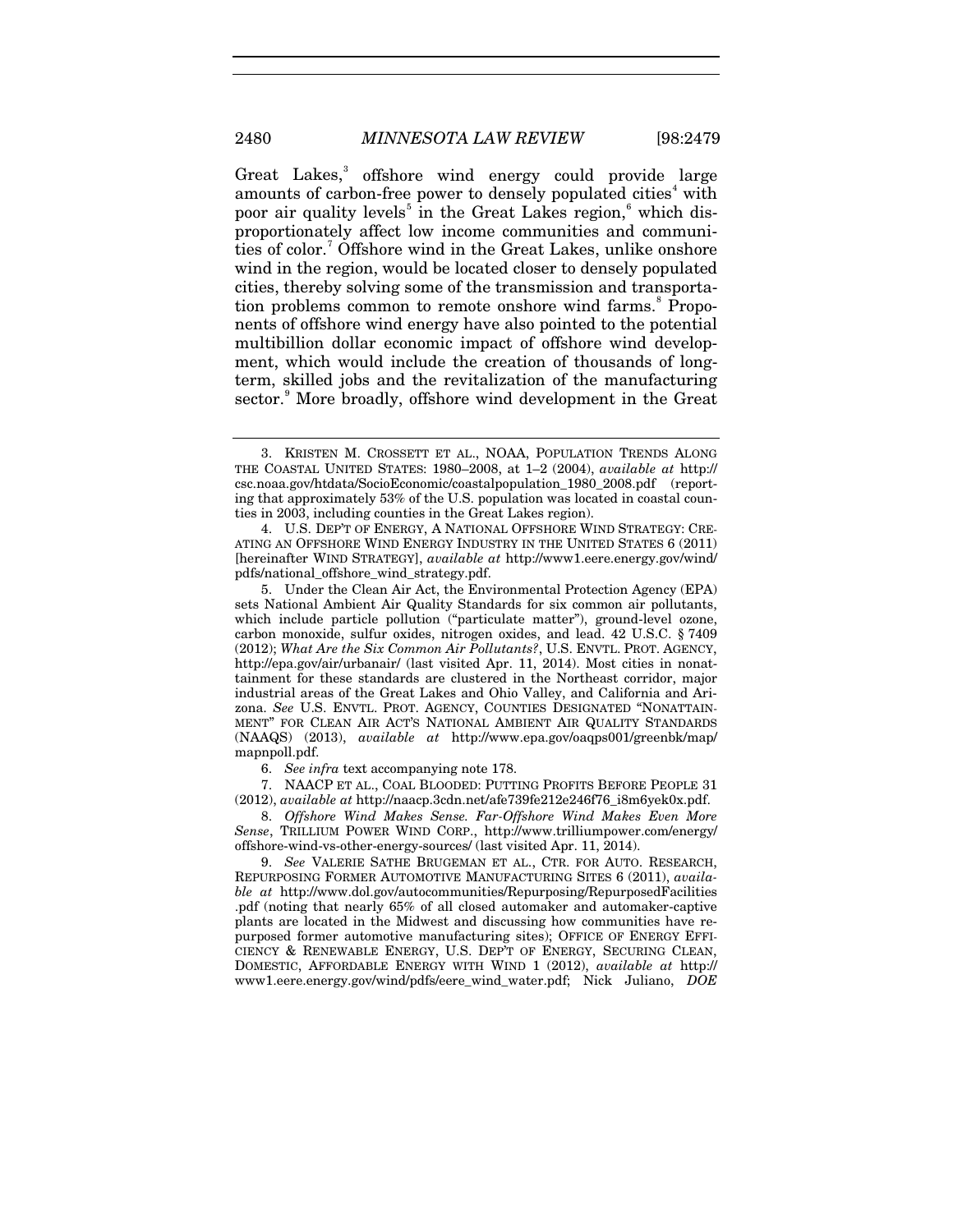Lakes would support the United States' goal of energy security and reduce reliance on foreign energy resources.<sup>[10](#page-3-0)</sup>

Despite the progress towards offshore wind development on the Atlantic seaboard, $11$  many loose ends remain for development in the Great Lakes. From a regulatory standpoint, development in the Great Lakes would look very different from development in the Atlantic and Pacific Oceans.<sup>[12](#page-3-2)</sup> Therefore, Great Lakes states cannot simply mimic more advanced regulatory processes developed for Atlantic coastal states.

<span id="page-3-6"></span>With at least twenty applicable federal acts and executive orders managed by a dozen different federal agencies,<sup>[13](#page-3-3)</sup> eight different state coastal zone management programs, and other state and tribal agencies, $14$  the regulatory uncertainty and lengthy processes involved in Great Lakes development create significant obstacles for interested stakeholders. Thus, it is imperative that Great Lakes states begin to consider and plan for regulatory and commercial pathways to offshore wind development in order to avoid some of the obstacles that impeded offshore wind development on the Atlantic seaboard for more than

12. *See infra* note [19](#page-5-0) and accompanying text.

<span id="page-3-4"></span><span id="page-3-3"></span><span id="page-3-2"></span>13. *See* WALTER MUSIAL & BONNIE RAM, NAT'L RENEWABLE ENERGY LAB., LARGE-SCALE OFFSHORE WIND POWER IN THE UNITED STATES: ASSESSMENT OF OPPORTUNITIES AND BARRIERS 211 tbl.1 (2010), *available at* http://www .nrel.gov/wind/pdfs/40745.pdf.

14. *See id.* at 153–55.

<span id="page-3-7"></span><span id="page-3-5"></span>

*Awards Millions for Demonstration Projects*, GOVERNORS' WIND ENERGY COAL. (Dec. 13, 2012), http://www.governorswindenergycoalition.org/?p=4161.

<span id="page-3-0"></span><sup>10.</sup> *See, e.g.*, THE WHITE HOUSE, BLUEPRINT FOR A SECURE ENERGY FU-TURE 3–7 (2011), *available at* http://www.whitehouse.gov/sites/default/files/ blueprint\_secure\_energy\_future.pdf.

<span id="page-3-1"></span><sup>11.</sup> The University of Maine launched the first U.S. floating offshore wind turbine prototype in May 2013. *Maine Project Launches First Grid-Connected Offshore Wind Turbine in the U.S.*, U.S. DEP'T OF ENERGY (May 31, 2013), http://energy.gov/articles/maine-project-launches-first-grid-connected-offshore -wind-turbine-us. On December 12, 2012, the Department of Energy announced its selection of seven offshore wind demonstration projects to be sited off the shores of Maine, New Jersey, Ohio, Oregon, Texas, and Virginia. *DOE Wind Program Selects Seven Projects to Demonstrate Next-Generation Wind Technologies*, U.S. DEP'T OF ENERGY (Dec. 12, 2012), http://www1.eere.energy .gov/wind/news\_detail.html?news\_id=18842. Each project will receive four million dollars to complete planning and evaluation phases in an effort to further diversify the domestic energy portfolio. *See* Juliano, *supra* note [9.](#page-2-7) In early 2013 private developers announced plans to build underwater transmission lines off the coast of New Jersey for a chain of offshore wind farms, known as the Atlantic Wind Connection, along the East Coast carrying electricity from New York to Virginia. Nathanael Massey, *N.J. to Host First Leg of Atlantic 'Backbone' for Offshore Wind*, GOVERNORS' WIND ENERGY COAL. (Jan. 17, 2013), http://www.governorswindenergycoalition/?p=4492.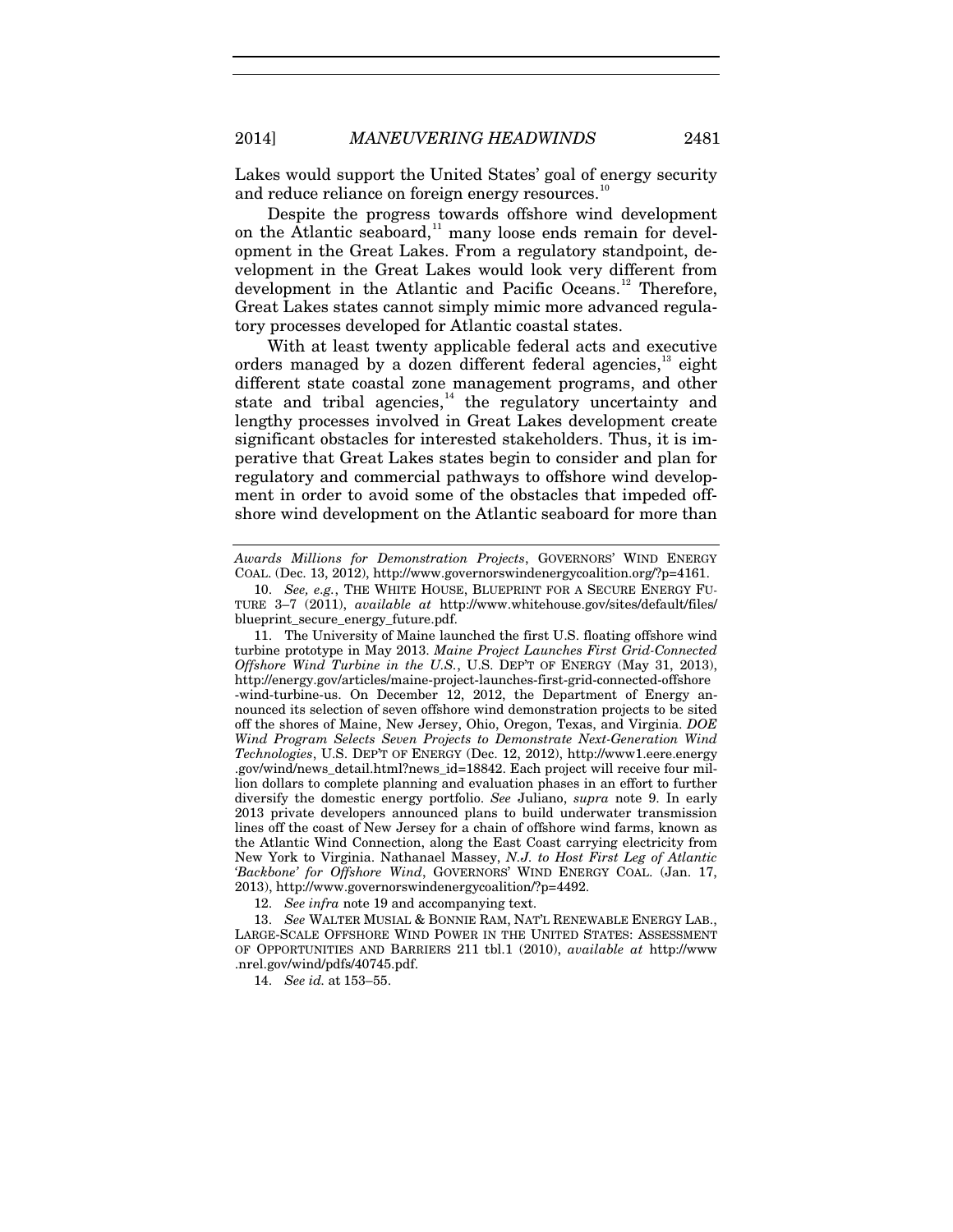<span id="page-4-2"></span>a decade.<sup>[15](#page-4-0)</sup> Untangling jurisdictional lines and paving clear regulatory pathways would also lay the foundation for responsible development, minimizing environmental damage. Developing a cohesive framework would catalyze efficient and environmentally-friendly development in the Great Lakes for not only wind energy, but also other evolving renewable energy technologies.

This Note presents a framework through which Great Lakes states can address coastal wind energy. Part I introduces the federal, state, and regional regulatory landscape of offshore wind development in the Great Lakes, giving particular attention to the Coastal Zone Management Act (CZMA). In addition, Part I provides a brief overview of interstate and interagency attempts to plan for offshore wind development in the Great Lakes. Part II examines current state coastal zone management programs in the eight Great Lakes states and their shortcomings. Part III proposes that Congress amend the CZMA and its associated guidance to require states to identify and plan for regulatory laws and complexities unique to offshore wind development in the Great Lakes. This Note concludes that Great Lakes states must develop specialized coastal zone management programs in order to effectively assess and plan for potential offshore wind development.

#### I. OFFSHORE WIND DEVELOPMENT IN THE GREAT LAKES

Regulatory uncertainty and redundancy regarding inter-agency coordination,<sup>[16](#page-4-1)</sup> foreseeable litigation initiated by various

<span id="page-4-0"></span><sup>15.</sup> For example, the Cape Wind Project in Massachusetts has faced strong opposition from a wide range of groups, including landowners, environmental advocates, Indian tribes, and fossil fuel magnates. *See generally*  Adam M. Dinnell & Adam J. Russ, *The Legal Hurdles to Developing Wind Power as an Alternative Energy Source in the United States: Creative and Comparative Solutions*, 27 NW. J. INT'L L. & BUS. 535, 545–53 (2007) (discussing the role "not in my backyard" (NIMBY) has played in delaying the Cape Wind Project); Abby Goodnough, *For Controversial Wind Farm Off Cape Cod, Latest Hurdle Is Spiritual*, N.Y. TIMES, Jan. 5, 2010, at A11 (discussing the attempts of the Mashpee Wampanoag of Cape Cod and the Aquinnah Wampanoag of Martha's Vineyard to have Nantucket Sound listed on the National Register of Historic Places); *Stakeholders*, ALLIANCE TO PROTECT NANTUCKET SOUND, http://www.saveoursound.org/about\_us/stakeholders/ (last visited Apr. 11, 2014) (opposing Cape Wind).

<span id="page-4-1"></span><sup>16.</sup> *Cf. supra* text accompanying notes [13](#page-3-5)[–14](#page-3-6) (noting numerosity of federal, tribal, and state agencies).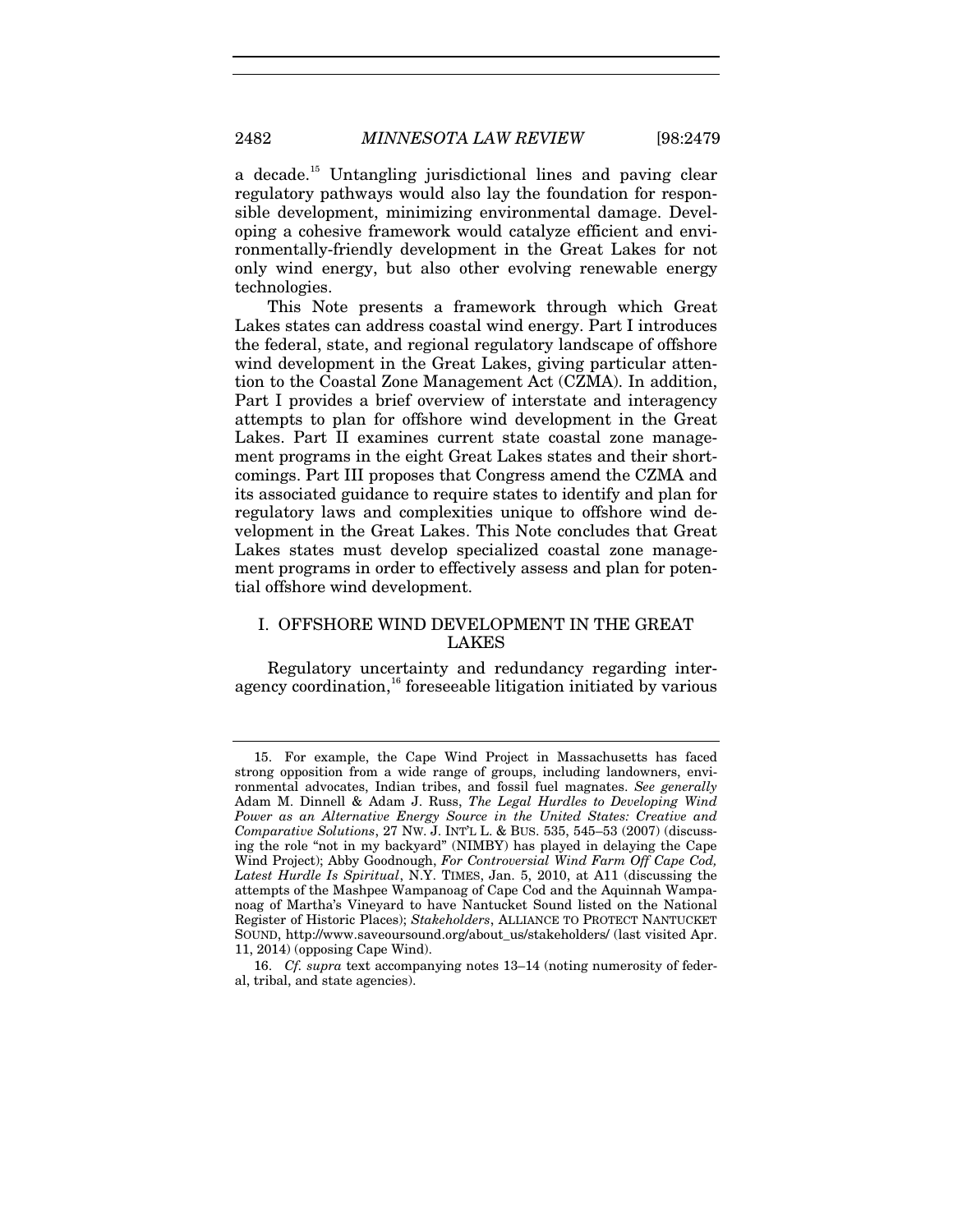<span id="page-5-8"></span>interest groups, $17$  and technological shortcomings<sup>[18](#page-5-2)</sup> present offshore wind developers with serious challenges. This section establishes the regulatory framework under which offshore development in the Great Lakes would operate and presents current interagency attempts to create regional cohesion vis-àvis offshore wind development. The sheer number and variety of applicable acts and agencies presented in this section illustrate the complexity involved in moving forward with offshore wind development, particularly because Great Lakes development would differ in many respects from development on the Outer Continental Shelf (OCS).<sup>1</sup>

<span id="page-5-7"></span><span id="page-5-0"></span>Offshore wind development in the United States is important because of its ability to reduce significant amounts of greenhouse gas emissions and other air quality problems plaguing major urban U.S. population centers, and for its potential to stimulate American manufacturing sectors and create jobs.<sup>[20](#page-5-4)</sup> Although Denmark installed the world's first offshore wind project in  $1991$ ,<sup>[21](#page-5-5)</sup> the United States has only just deployed its first

<span id="page-5-5"></span><span id="page-5-4"></span>20. *Offshore Wind: America's New Energy Opportunity*, AM. WIND ENERGY ASS'N, http://www.aweablog.org/uploads/files/OffshoreWind.pdf (last visited Apr. 11, 2014).

21. *Id.*

<span id="page-5-6"></span><span id="page-5-1"></span><sup>17.</sup> *See* Dinnell & Russ, *supra* note [15](#page-4-2) (discussing legal challenges to Cape Wind Project).

<span id="page-5-2"></span><sup>18.</sup> *See* Diane Cardwell, *Grappling with the Grid*, N.Y. TIMES, Aug. 15, 2013, at B1 (discussing the difficulty wind energy presents in predicting generating capacity due to intermittency and inability to store wind-generated energy cost-effectively).

<span id="page-5-3"></span><sup>19.</sup> The OCS includes "all submerged lands lying seaward and outside of the area of lands beneath navigable waters," 43 U.S.C. § 1331(a) (2012), but does not include the Great Lakes. *See The Continental Shelf*, BUREAU OF OCEAN ENERGY MGMT., http://www.boem.gov/Renewable-Energy-Program/ Renewable-Energy-Guide/The-Continental-Shelf.aspx (last visited Apr. 11, 2014). Though the Bureau of Ocean Energy Management (BOEM) is responsible for offshore renewable energy programs on the OCS, *About BOEM*, BU-REAU OF OCEAN ENERGY MGMT., http://www.boem.gov/About-BOEM/index .aspx (last visited Apr. 11, 2014), it would not be the lead federal permitting agency in the Great Lakes. The Energy Policy Act of 2005 amended the Outer Continental Shelf Lands Act to authorize the Secretary of the Department of the Interior (which delegated its authority to BOEM) to grant leases, easements, or right-of-ways on the OCS if, among other things, those activities "produce or support production, transportation, or transmission of energy from sources other than oil and gas." Pub. L. No. 109-58, 119 Stat. 744–45 (codified as amended at 43 U.S.C.  $\S$  1337(p)(1)(C) (2012)). Though BOEM would be the lead agency for offshore wind development in the Atlantic and Pacific Oceans, the Gulf of Mexico, the Bering Sea, and the Gulf of Alaska, it would not have jurisdiction in the Great Lakes. That authority lies with the U.S. Army Corps of Engineers. *See* WIND STRATEGY, *supra* note [4,](#page-2-8) at 10–11.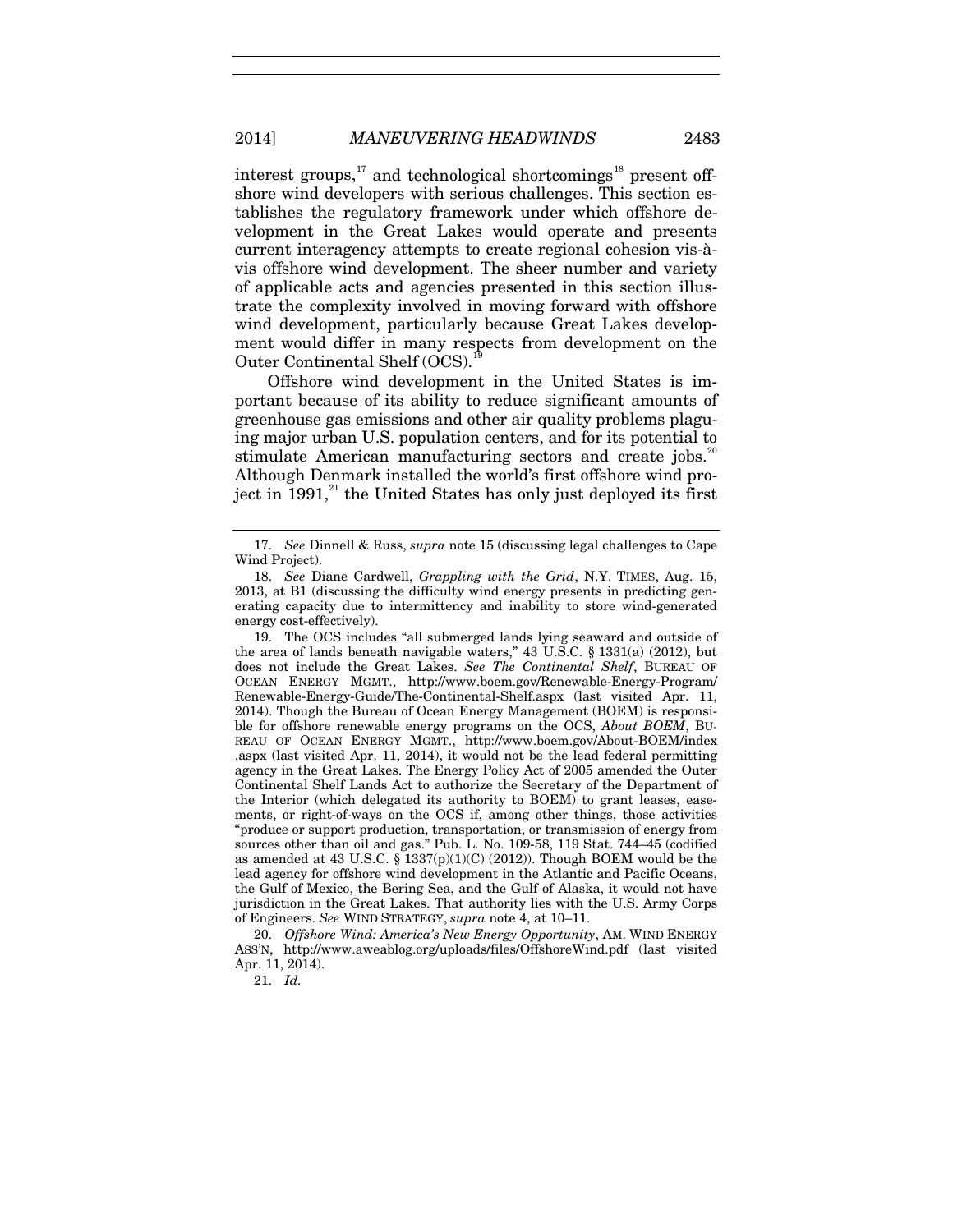offshore wind turbine in  $2013<sup>22</sup>$  $2013<sup>22</sup>$  $2013<sup>22</sup>$  There are at least twenty projects in the planning and permitting process in the United States,<sup>[23](#page-6-1)</sup> but large regulatory obstacles remain for development in the Great Lakes.

#### A. REGULATORY FRAMEWORK

Unfortunately, regulations for offshore wind development in the Great Lakes cannot simply piggyback off existing energyrelated industry frameworks<sup> $24$ </sup> or current projects in the development phases on the OCS. The more mature oil and gas extractive industries have siting characteristics that are substantially different from those required for offshore wind development, $25$  and federal and state jurisdiction on the OCS varies from jurisdiction in the Great Lakes.<sup>[26](#page-6-4)</sup>

This section presents the entwined regulatory scheme that would govern offshore wind development in the Great Lakes in order to show its complexity at each level of government. It focuses in detail on three sections of the CZMA, and briefly presents the greater federal, state, and regional statutory framework applicable to offshore wind development in the Great Lakes.

#### 1. Coastal Zone Management Act

<span id="page-6-6"></span>The CZMA has been described as the federal government's "first major experiment with an integrated environmental pro-gram."<sup>[27](#page-6-5)</sup> Congress enacted the CZMA to "encourage and assist States in developing and implementing management programs to preserve, protect, develop, and where possible, to restore or enhance the resources of our nation's coast by the exercise of planning and control with respect to activities occurring in

<span id="page-6-0"></span><sup>22.</sup> Matthew L. Wald, *Floating Wind Tower Is Launched Off the Maine Coast*, N.Y. TIMES, June 1, 2013, at B3.

<sup>23.</sup> MUSIAL & RAM, *supra* note [13,](#page-3-7) at 2.

<span id="page-6-2"></span><span id="page-6-1"></span><sup>24.</sup> *Id*. at 133 (discussing the ways in which offshore wind energy differs from oil and gas industries on federal lands and in federal waters, thus requiring a different framework).

<sup>25.</sup> *See id.*

<span id="page-6-4"></span><span id="page-6-3"></span><sup>26.</sup> *See generally id.* at 133–62 (discussing federal and state regulations regarding offshore wind facility siting and permitting).

<span id="page-6-5"></span><sup>27.</sup> Ronald J. Rychlak, *Coastal Zone Management and the Search for Integration*, 40 DEPAUL L. REV. 981, 983 (1991).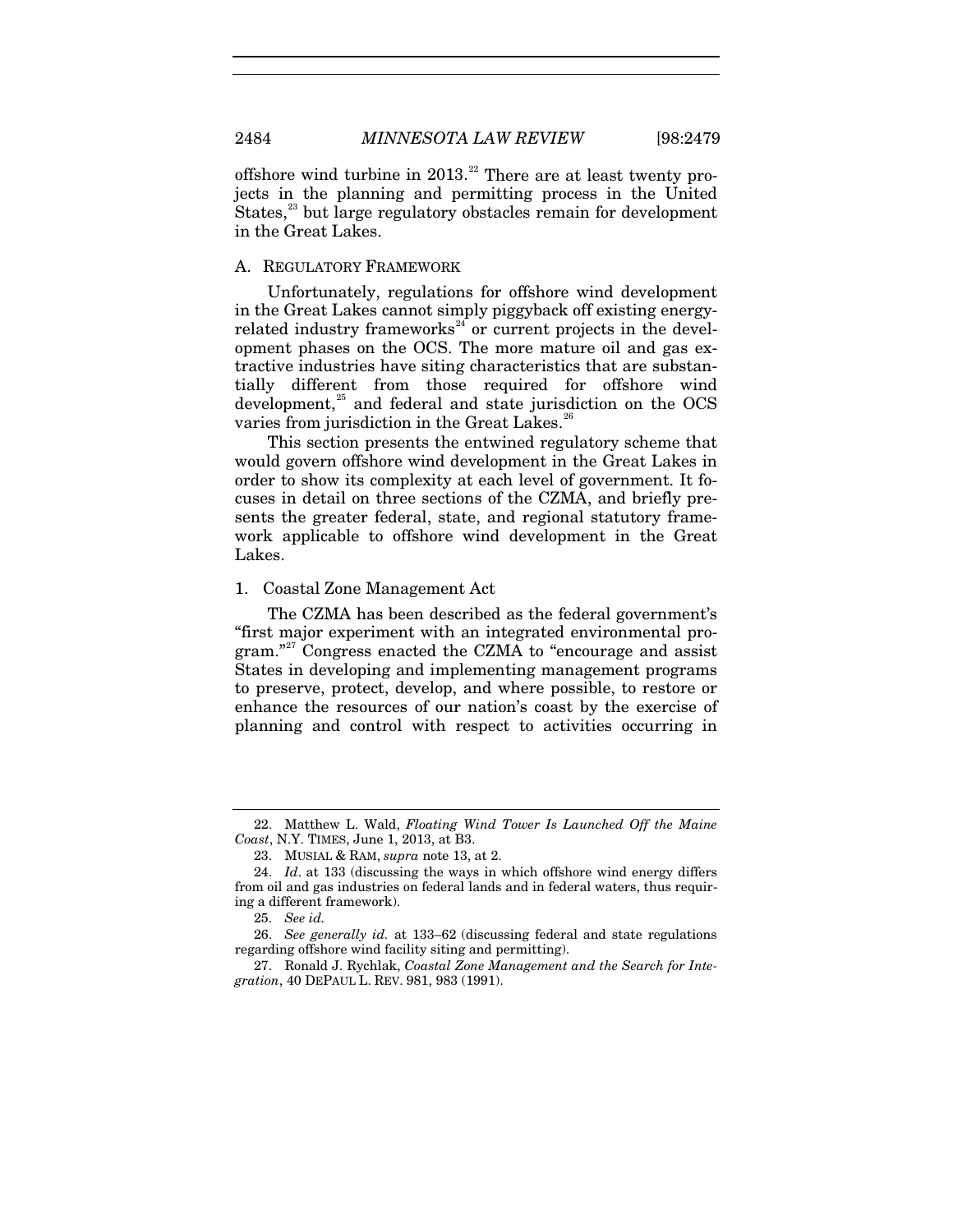their coastal zones."[28](#page-7-0) The CZMA supports management of Great Lakes coastal resources and endeavors to balance eco-nomic development with environmental conservation.<sup>[29](#page-7-1)</sup> Because a lack of funding often prohibited states from developing coastal management programs on their own, Congress created a financial incentive for states to develop coastal management programs.[30](#page-7-2) Through these incentives, the CZMA encourages states to develop comprehensive plans for managing coastal land and water resources.<sup>[31](#page-7-3)</sup> Specifically, the CZMA provides for a voluntary federal-state partnership in which the Secretary of Commerce, through the National Oceanic and Atmospheric Administration (NOAA), approves state-created coastal zone management programs (CZMPs) designed to manage land and water resources in the Great Lakes.<sup>[32](#page-7-4)</sup> States with CZMPs must satisfy nine threshold criteria<sup>[33](#page-7-5)</sup> to receive federal grants for their programs.<sup>[34](#page-7-6)</sup> Every five years, the Coastal Zone Enhancement Program encourages states to evaluate their programs, and subsequently develop changes and strategies to enhance them.<sup>[35](#page-7-7)</sup> All eight Great Lakes states have their own CZMP.<sup>[36](#page-7-8)</sup>

#### <span id="page-7-10"></span>*a*. *Section 306: Planning Process for Energy Facilities*

Relevant to offshore wind development, Section  $306(d)(2)(H)^{37}$  $306(d)(2)(H)^{37}$  $306(d)(2)(H)^{37}$  requires states to submit, within their coastal zone management program, a "planning process for energy facilities likely to be located in, or which may significantly affect, the coastal zone, including a process for anticipating the man-

33. 16 U.S.C. § 1455(d)(2) (2012).

34. *Id.* § 1455(b).

<span id="page-7-0"></span><sup>28.</sup> H.R. REP. No. 96-1012, at 14 (1980) (discussing the purpose of the Coastal Zone Management Act of 1972 and reaffirming the nation's commitment to it).

<span id="page-7-1"></span><sup>29.</sup> *Congressional Action to Help Manage Our Nation's Coasts*, NAT'L OCEANIC & ATMOSPHERIC ADMIN. (NOAA), http://coastalmanagement.noaa .gov/czm/czm\_act.html (last visited Apr. 11, 2014).

<sup>30.</sup> 16 U.S.C. § 1455 (2012).

<sup>31.</sup> *Id.*

<span id="page-7-5"></span><span id="page-7-4"></span><span id="page-7-3"></span><span id="page-7-2"></span><sup>32.</sup> *See* Coastal Zone Management Act of 1972, Pub. L. No. 92-583, 86 Stat. 1280 (1972) (codified as amended at 16 U.S.C. §§ 1451–1466 (2012)).

<span id="page-7-7"></span><span id="page-7-6"></span><sup>35.</sup> *Coastal Zone Enhancement Program*, NOAA, http://coastalmanag ement.noaa.gov/enhanc.html (last visited Apr. 11, 2014).

<span id="page-7-9"></span><span id="page-7-8"></span><sup>36.</sup> *See States and Territories Working on Ocean and Coastal Management*, NOAA, http://coastalmanagement.noaa.gov/mystate/welcome.html (last visited Apr. 11, 2014).

<sup>37.</sup> § 1455(d)(2)(H).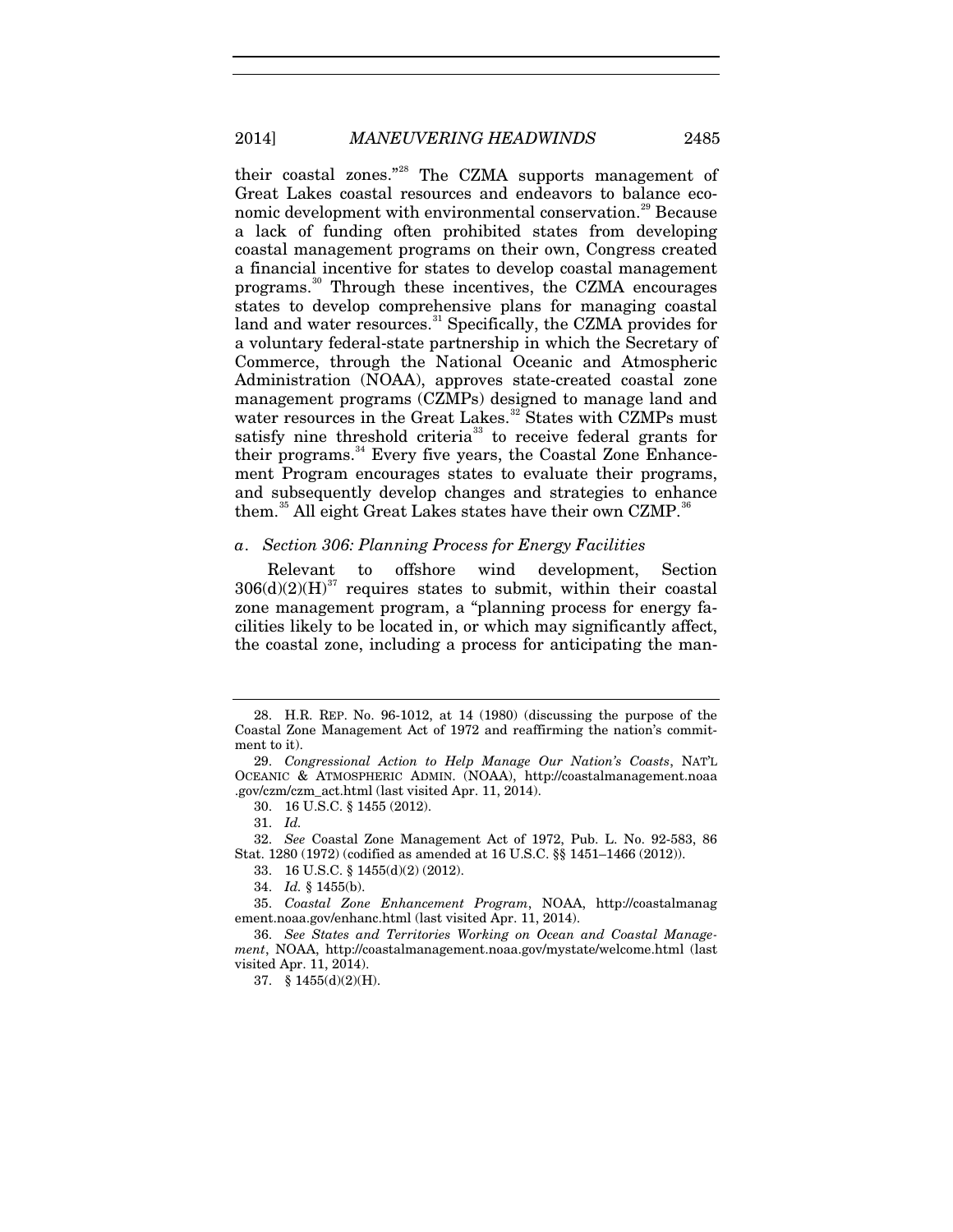agement of the impacts resulting from such facilities."<sup>[38](#page-8-0)</sup> NOAA regulations require that the planning process for energy facilities contain: (1) identification of energy facilities that are likely to affect a state's coastal zone; (2) procedures for assessing the costs and benefits of proposed and alternative sites bearing in mind local, state, and national interests; (3) identification of enforceable state policies and techniques for managing energy facilities and their impacts; (4) and identification of how public and private parties affected by energy facilities will be involved in the planning process.<sup>[39](#page-8-1)</sup> In addition, Section  $306(d)(8)^{40}$  $306(d)(8)^{40}$  $306(d)(8)^{40}$  requires management programs to consider the national interest involved in planning for and managing the coastal zone.<sup>[41](#page-8-3)</sup> Such planning includes the siting of energy facilities "which are of greater than local significance."<sup>[42](#page-8-4)</sup> The Secretary must find that the state has considered "any "applicable national or interstate energy plan or program."<sup>[43](#page-8-5)</sup> Finally, states can address deficiencies by amending their programs, subject to the Secretary's ap-proval.<sup>[44](#page-8-6)</sup>

#### <span id="page-8-12"></span><span id="page-8-11"></span>*b*. *Section 307: Federal Consistency*

Once the Secretary approves a state's CZMP, federal agencies must comply with the policies included in the program, for both federal activities and activities requiring federal permits or approval.<sup>[45](#page-8-7)</sup> CZMA § 307, known as the federal consistency provision,[46](#page-8-8) is a powerful tool states can use to influence federal permitting decisions.<sup>[47](#page-8-9)</sup> Section  $307(c)$  allows a state whose coastal zones are affected by a federal or federally-permitted project to object to the applicant's certification if the state finds the project to be incompatible with the state's federally-approved coastal zone management plan.<sup>[48](#page-8-10)</sup> This provision gives

<sup>38.</sup> *Id.*

<sup>39.</sup> 15 C.F.R. § 923.13 (2013).

<sup>40.</sup> 16 U.S.C. § 1455(d)(8).

<sup>41.</sup> *Id.*

<sup>42.</sup> *Id.*

<sup>43.</sup> *Id.*

<span id="page-8-6"></span><span id="page-8-5"></span><span id="page-8-4"></span><span id="page-8-3"></span><span id="page-8-2"></span><span id="page-8-1"></span><span id="page-8-0"></span><sup>44.</sup> *Id.* § 1455(e) ("A coastal state may amend or modify a management program which it has submitted and which has been approved by the Secretary under this section, subject to [Secretary approval].").

<sup>45.</sup> *Id.* § 1456(c).

<span id="page-8-10"></span><span id="page-8-9"></span><span id="page-8-8"></span><span id="page-8-7"></span><sup>46.</sup> *Federal Consistency Overview*, NOAA, http://coastalmanagement.noaa .gov/consistency/ (last visited Apr. 11, 2014).

<sup>47.</sup> 16 U.S.C. § 1456(c).

<sup>48.</sup> *Id.* § 1456(c)(3)(A).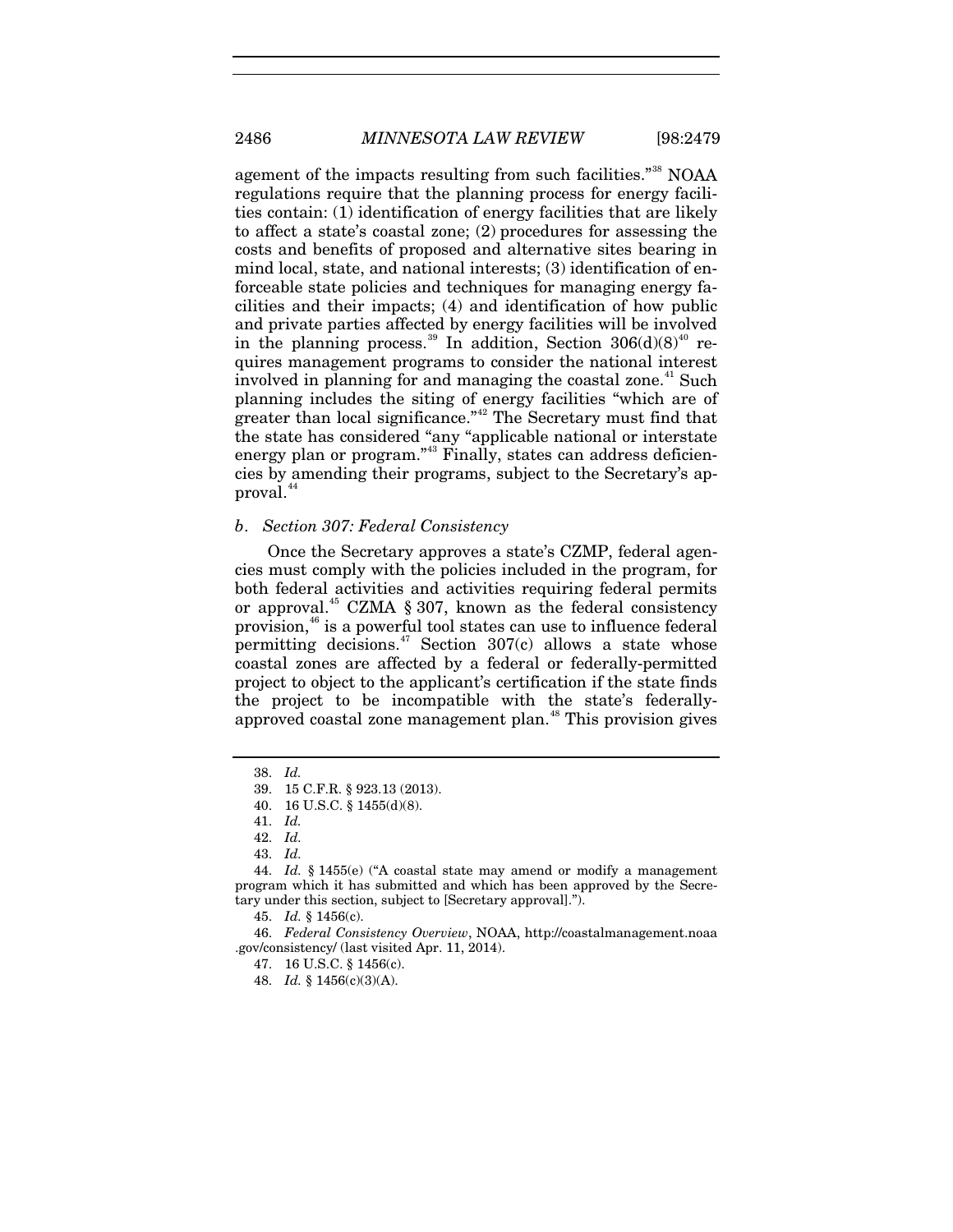each state an opportunity to halt or modify projects in order to bring them into compliance with its CZMP.<sup>4</sup>

Federal activities and activities requiring federal permits are treated differently under Section 307. Federal agency activities affecting the coastal zone's natural resources, land, or water use must be "*consistent* to the *maximum extent practicable* with the enforceable policies of approved State management programs."[50](#page-9-1) Activities requiring a federal permit or license, on the other hand, must "*compl*/y/ with the enforceable policies of such state's approved management program and will be carried out in a manner consistent with such program."<sup>[51](#page-9-2)</sup> Thus, private activities necessitating federal permits or licenses require a higher threshold of compliance with state CZMPs than federal activities or projects.

#### *c*. *Section 309: Coastal Zone Enhancement Grants*

Section 309 of the CZMA outlines the coastal zone enhancement grants. These grants encourage state agencies to change or enhance their CZMP in one or more of nine en-hancement areas.<sup>[52](#page-9-3)</sup> One such area is the "adoption of procedures and enforceable policies to help facilitate the siting of energy facilities and Government facilities and energy-related activities and Government activities which may be of greater than local significance."<sup>[53](#page-9-4)</sup> NOAA's Office of Ocean and Coastal Resource Management publishes Section 309 Guidance to assist states with the Section 309 grant approval process, which includes assistance with the process and criteria for approval.<sup>[54](#page-9-5)</sup>

#### <span id="page-9-6"></span>2. Other Applicable Acts and Agencies

Numerous other federal and state laws would play important roles in the permitting and siting of any offshore wind facilities. Great Lakes jurisdiction involves a complex and often overlapping set of federal and state regulations administered by a multitude of federal and state agencies. The often redun-

<sup>49.</sup> *Id.*

<sup>50.</sup> *Id.* § 1456(c)(1)(A) (emphasis added).

<sup>51.</sup> *Id.* § 1456(c)(3)(B) (emphasis added).

<sup>52.</sup> *Coastal Zone Enhancement Program*, *supra* note [35.](#page-7-10)

<span id="page-9-4"></span><span id="page-9-3"></span><span id="page-9-2"></span><span id="page-9-1"></span><span id="page-9-0"></span><sup>53.</sup> Coastal Zone Reauthorization Amendments of 1990, Pub. L. No. 101- 508, 104 Stat. 1388-310 (1990) (codified as amended at 16 U.S.C. § 1456b(a)(8) (2012)).

<span id="page-9-5"></span><sup>54.</sup> NOAA, FINAL COASTAL MANAGEMENT ACT SECTION 309 PROGRAM GUIDANCE (2009), *available at* http://coastalmanagement.noaa.gov/back matter/media/guidancefy11309.pdf.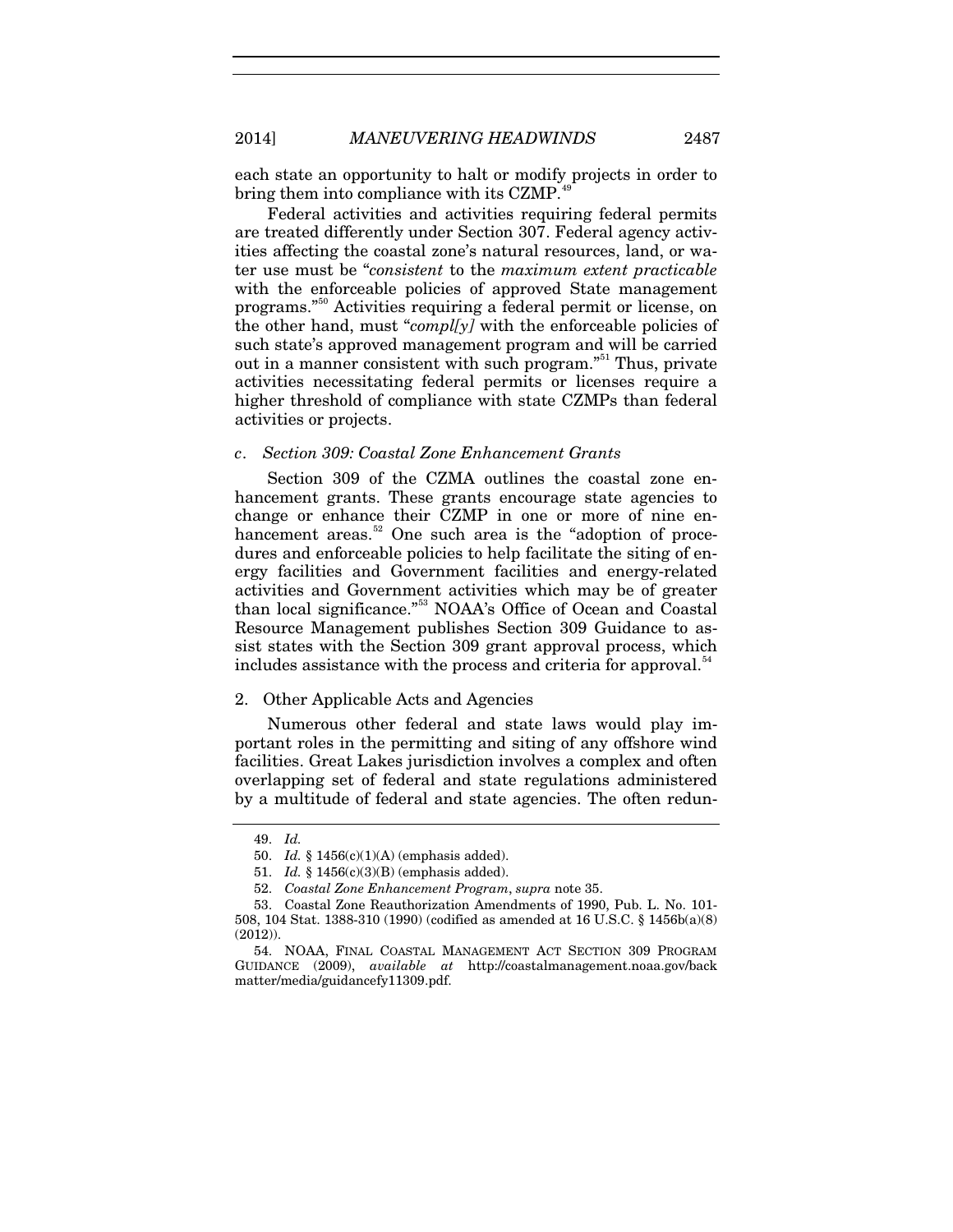dant federal and state regulations—on both horizontal and ver-tical governmental axes<sup>[55](#page-10-0)</sup> present regulatory obstacles and uncertainty for developers and inefficiencies for government agencies.

#### *a*. *Federal Overview*

Offshore wind development in the Great Lakes would trigger a number of federal acts overseen by many different federal agencies.<sup>[56](#page-10-1)</sup> The United States Army Corps of Engineers

<span id="page-10-0"></span><sup>55.</sup> The vertical governance axis is comprised of government entities ranging from sublocal to international (e.g., a state Department of Natural Resources and the federal Environmental Protection Agency). Conversely, the horizontal governance axis includes government agencies within each vertical level (e.g., the Environmental Protection Agency, Fish and Wildlife Service, and the Army Corps of Engineers). *See* Hari M. Osofsky & Hannah J. Wiseman, *Dynamic Energy Federalism*, 72 MD. L. REV. 773, 814–25 (2013).

<span id="page-10-1"></span><sup>56.</sup> Although these acts and agencies are not analyzed in detail in this Note, existing scholarship lacks a comprehensive regulatory scheme for offshore development in the Great Lakes. Development in the Great Lakes would involve the following acts (overseeing agencies are noted parenthetically): Coastal Zone Management Act (National Oceanic and Atmospheric Administration; Ocean and Coastal Resource Management), 16 U.S.C. §§ 1451–1466 (2012); National Marine Sanctuaries Act (National Oceanic and Atmospheric Administration), 16 U.S.C. §§ 1431–1445c-1 (2012); Endangered Species Act (Fish and Wildlife Service; National Oceanic and Atmospheric Administration), 16 U.S.C. §§ 1531–1544 (2012); Fish and Wildlife Coordination Act (Fish and Wildlife Service), 16 U.S.C. §§ 661–667d (2012); Bald and Gold Eagle Protection Act (Fish and Wildlife Service), 16 U.S.C. § 668 (2012); Migratory Bird Treaty Act (Fish and Wildlife Service; Migratory Bird Conservation Commission), 16 U.S.C. § 703 (2012); Fish and Wildlife Act (Fish and Wildlife Service), 16 U.S.C. §§ 742a–742j (2012); Marine Mammal Protection Act (Fish and Wildlife Service), 16 U.S.C. §§ 1361–1423 (2012); Rivers and Harbors Act (United States Army Corps of Engineers), 33 U.S.C. §§ 403, 408 (2012); Ports and Waterways Safety Act (United States Coastal Guard), 33 U.S.C. §§ 1221– 1236 (2012); Clean Water Act (United States Army Corps of Engineers; Environmental Protection Agency), 33 U.S.C. § 1344 (2012); 33 U.S.C. §§ 1254, 1268, 1342, (2012); National Environmental Policy Act (United States Army Corps of Engineers; Fish and Wildlife Service), 42 U.S.C. § 4332(2)(C) (2012); Federal Power Act (Federal Energy Regulatory Commission), 16 U.S.C. § 791– 828(c) (2012); Clean Air Act (Environmental Protection Agency), 42 U.S.C. §§ 7401–7671q (2012); Great Lakes Water Quality Agreement (Environmental Protection Agency), 33 U.S.C. § 1268 (2012); *see also* MUSIAL & RAM, *supra* note [13,](#page-3-7) at 147–55; *Great Lakes Water Quality Agreement*, ENVTL. PROT. AGENCY, *available at* http://www.epa.gov/glnpo/glwqa/ (last visited Apr. 11, 2014) (stating that the purpose of the Agreement is to "restore and maintain the chemical, physical and biological integrity of the Waters of the Great Lakes"); Federal Aviation Act (Federal Aviation Agency), 49 U.S.C. § 44718 (2012); American Indian Religious Freedom Act (National Park Service; Advisory Council on Historic Preservation), 16 U.S.C. §§ 469–469c (2012); National Historic Preservation Act (National Park Service; Advisory Council on Historic Preservation), 16 U.S.C. §§ 470–470w-6 (2012); Archaeological and Historic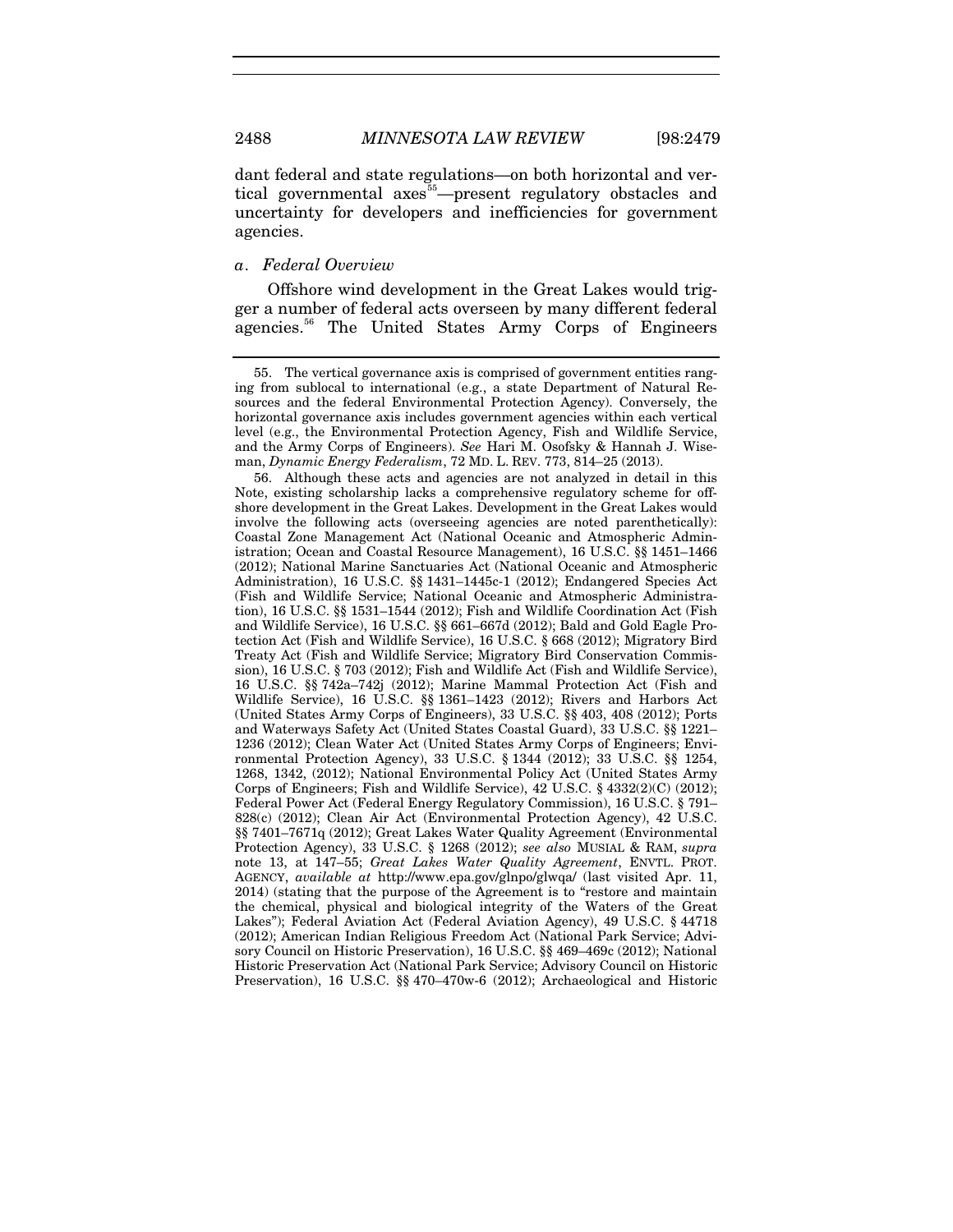(USACE) would likely be the lead federal permitting agency<sup>[57](#page-11-0)</sup> because the USACE oversees a number of permitting and li-censing programs in state-controlled water.<sup>[58](#page-11-1)</sup>

#### *b*. *State Overview*

State agencies would play a large role in offshore wind development. Eight states border the Great Lakes: Minnesota, Wisconsin, Illinois, Indiana, Michigan, Ohio, Pennsylvania, and New York.<sup>[59](#page-11-2)</sup> Each Great Lakes state has jurisdiction "three geographical miles distant from . . . the international boundary" and over the submerged bottomlands, which include the land lying below the ordinary high water mark. $60$  States have the "right and power to manage, administer, lease, develop, and use" the lands beneath their navigable waters.<sup>[61](#page-11-4)</sup> However, Congress has reserved jurisdiction over submerged lands to regu-late navigation, flood control, and the production of power.<sup>[62](#page-11-5)</sup>

State permitting processes vary from state to state, which can affect the length of each approval process.<sup>[63](#page-11-6)</sup> State agencies determine whether proposed activities are consistent with their state policies, including their CZMPs. $^{64}$  $^{64}$  $^{64}$  If the state agency finds that the proposed project is consistent with the CZMP, federal agencies can issue their licenses and permits.<sup>[65](#page-11-8)</sup> If the state

Preservation Act (National Park Service; Advisory Council on Historic Preservation), 42 U.S.C. § 1996 (2012); Exec. Order No. 13186 (Fish and Wildlife Service; Environmental Protection Agency; United States Army Corps of Engineers); Exec. Order No. 13186, 3 C.F.R. 719 (2002) (clarifying federal agency responsibility to protect migratory birds under the Migratory Bird Treaty Act, the Bald and Golden Eagle Protection Act, the Fish and Wildlife Coordination Act, the Environmental Species Act, and the National Environmental Policy Act).

<span id="page-11-0"></span><sup>57.</sup> MUSIAL & RAM, *supra* note [13,](#page-3-7) at 155. *But see* Hanna Conger, Note, *A Lesson from Cape Wind: Implementation of Offshore Wind Energy in the Great Lakes Should Occur Through Multi-State Cooperation*, 42 LOY. U. CHI. L.J. 741, 778–82 (2011) (discussing why USACE authority to issue permits in state waters for renewable energy projects remains "murky").

<sup>58.</sup> *E.g.*, 33 U.S.C. § 1344(g) (2012).

<span id="page-11-2"></span><span id="page-11-1"></span><sup>59.</sup> Thirty-five tribal nations have rights in and around the Great Lakes shores, MUSIAL & RAM, *supra* note [13,](#page-3-7) at 155, and the Canadian province Ontario also borders four Great Lakes.

<span id="page-11-8"></span><span id="page-11-7"></span><span id="page-11-6"></span><span id="page-11-5"></span><span id="page-11-4"></span><span id="page-11-3"></span><sup>60.</sup> Submerged Lands Act, Pub. L. No. 83-31, 67 Stat. 29, 29–30 (1953) (codified as amended at 43 U.S.C. § 1312 (2012)).

<sup>61.</sup> 43 U.S.C. § 1311(a)(2) (2012).

<sup>62.</sup> *Id.* § 1311(d).

<sup>63.</sup> MUSIAL & RAM, *supra* not[e 13,](#page-3-7) at 153.

<sup>64.</sup> *See supra* Part I.A.1.b.

<sup>65.</sup> 15 C.F.R. § 930.62(c) (2013).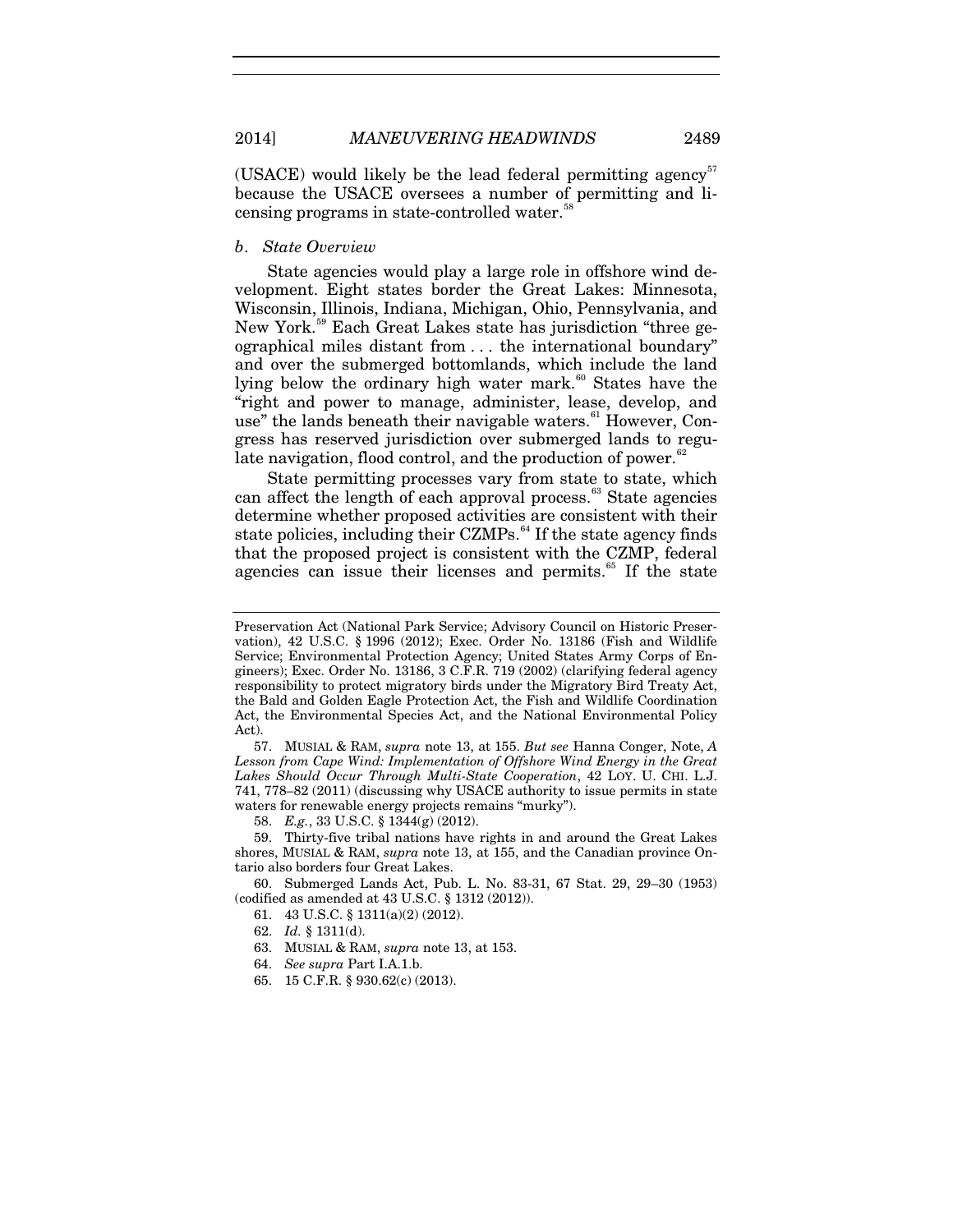<span id="page-12-9"></span><span id="page-12-0"></span>

agency finds the proposed project is inconsistent with the state's CZMP, however, the applicant has two avenues to move forward on its project. First, the state can negotiate conditions with the applicant.<sup>[66](#page-12-1)</sup> Alternatively, the applicant can request the Secretary of Commerce to override the state decision.<sup>[67](#page-12-2)</sup>

Some states have their own NEPA-like regulations and public review processes. Presently, of the eight Great Lakes states, Minnesota, Wisconsin, Indiana, and New York have state NEPA-like environmental planning requirements.<sup>[68](#page-12-3)</sup> These four states may collaborate with federal agencies to combine documents into one report.<sup>[69](#page-12-4)</sup>

<span id="page-12-10"></span>The Great Lakes states also possess property rights under the public trust doctrine. The public trust doctrine provides that lands beneath the tidal waters are held in trust by the sovereign (the state) for present and future generations.<sup>[70](#page-12-5)</sup> In the landmark case, *Illinois Cent. R.R. v. Illinois*, the Supreme Court extended the public trust doctrine to include the Great Lakes and held that the state's title to the land under the navigable waters "is a title held in trust for the people of the State that they may enjoy the navigation of the waters, carry on commerce over them, and have liberty of fishing therein freed from the obstruction or interference of private parties. $^{71}$  $^{71}$  $^{71}$  States and other parties have used the public trust doctrine to protect public resources for the benefit of current and future genera-tions,<sup>[72](#page-12-7)</sup> and could present issues for stakeholders interested in installing wind turbines in the Great Lakes. Though all eight Great Lakes states have recognized the public trust doctrine, their codifications and applications vary, adding complexity to offshore wind development projects.<sup>[73](#page-12-8)</sup>

<span id="page-12-11"></span><sup>66.</sup> *Id.* § 930.4.

<sup>67.</sup> *Id.* § 930.129(b).

<span id="page-12-3"></span><span id="page-12-2"></span><span id="page-12-1"></span><sup>68.</sup> IND. CODE §§ 13-12-4-1 to 10 (2013); MINN. STAT. § 116D.01–.11 (2013); N.Y. ENVTL. CONSERV. §§ 8-0101 to -0117 (2013); WIS. STAT. § 1.11 (2013).

<span id="page-12-4"></span><sup>69.</sup> MUSIAL & RAM, *supra* note [13,](#page-3-7) at 154; *see, e.g.*, *Permitting Update*, CAPE WIND, http://www.capewind.org/article72.htm (last visited Apr. 11, 2014) (describing the combined agency report for Cape Wind).

<span id="page-12-6"></span><span id="page-12-5"></span><sup>70.</sup> *See* Alexandra B. Klass, *Renewable Energy and the Public Trust Doctrine*, 45 U.C. DAVIS L. REV. 1021, 1023 (2012).

<sup>71.</sup> 146 U.S. 387, 452 (1892).

<sup>72.</sup> Klass, *supra* note [70,](#page-12-0) at 1028–31.

<span id="page-12-8"></span><span id="page-12-7"></span><sup>73.</sup> Elaine Sterrett Isely & Victoria Pebbles, *U.S. Great Lakes Policy and Management: A Comparative Analysis of Eight States' Coastal and Submerged Lands Programs and Policies*, 37 COASTAL MGMT. 197, 208 (2009).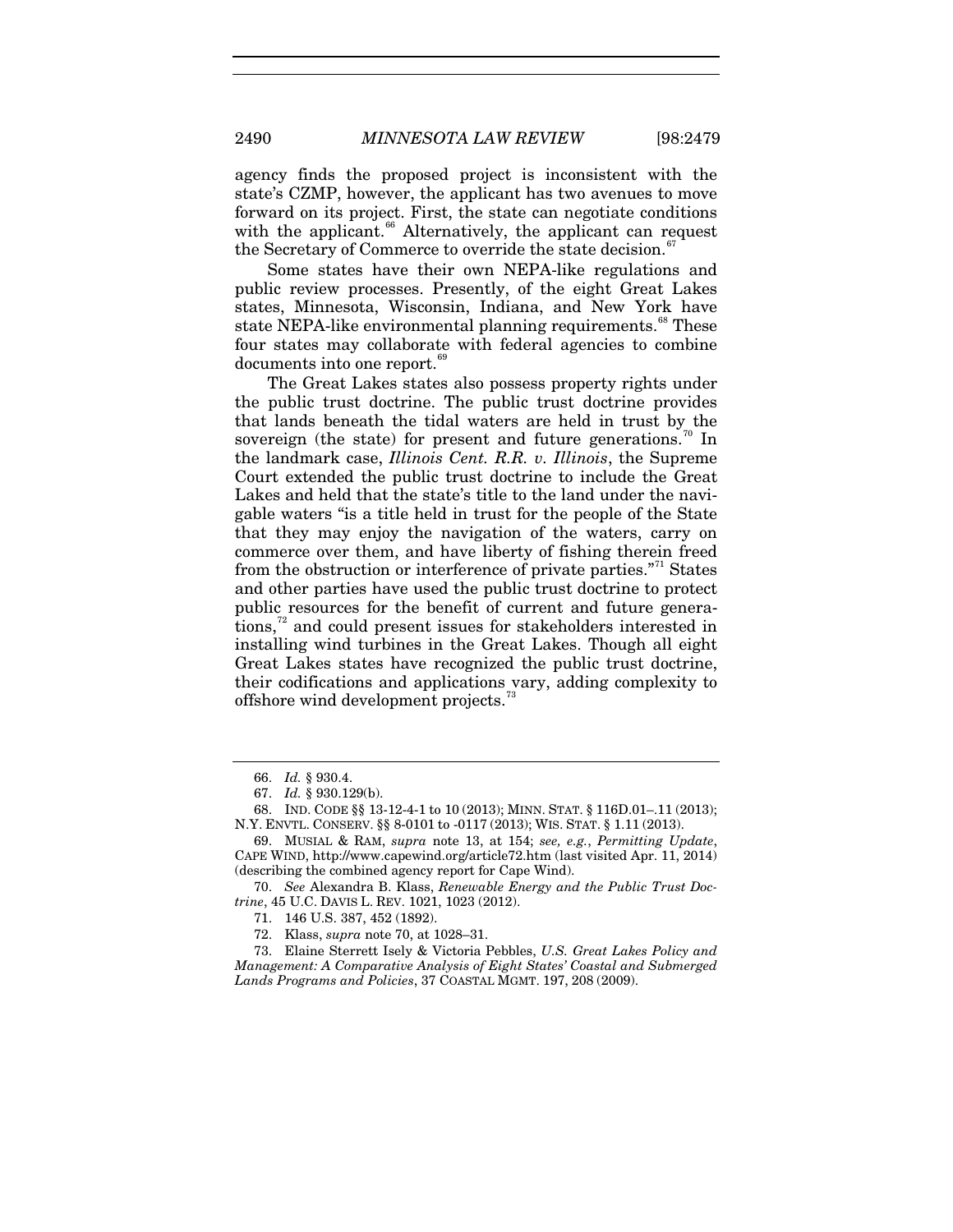#### 2014] *MANEUVERING HEADWINDS* 2491

Finally, states control the use of their submerged lands through permitting, licensing, leasing, and easements and may delegate this authority to local planning and zoning boards.<sup>[74](#page-13-2)</sup>

#### *c*. *Regional Overview*

<span id="page-13-10"></span><span id="page-13-0"></span>In addition to strictly federal and state statutory frameworks, regional transmission organizations (RTOs) play a key role in managing the transmission grid<sup>[75](#page-13-3)</sup> on a regional basis throughout North America.<sup>[76](#page-13-4)</sup> RTOs provide nondiscriminatory  $\alpha$ cess to transmission,<sup>[77](#page-13-5)</sup> plan and operate the transmission grid, and coordinate additions and upgrades.<sup>[78](#page-13-6)</sup> There are four RTOs in the Great Lakes region: Midcontinent Independent System Operator, PJM Interconnection, Independent Electricity System Operator, and New York Independent System Operator.[79](#page-13-7) While states manage their own siting procedures for transmission lines, each state interacts with RTOs for grid management and engages in regional cooperation.<sup>[80](#page-13-8)</sup>

#### <span id="page-13-13"></span>B. COLLABORATIVE ATTEMPTS TO PLAN FOR OFFSHORE WIND DEVELOPMENT IN THE GREAT LAKES

In order to foster communication and collaboration between state and federal agencies, regional interstate and interagency agreements are being used to address offshore wind development. The Great Lakes Basin Compact, which includes all eight Great Lakes states, Ontario, and Quebec, is an interstate agreement aimed at promoting "the orderly, integrated, and comprehensive development, use, and conservation of the water resources of the Great Lakes Basin."<sup>[81](#page-13-9)</sup> The Great Lakes Basin

79. *Regional Transmission Organizations*, *supra* note [77.](#page-13-0)

<span id="page-13-11"></span><span id="page-13-1"></span>

<span id="page-13-12"></span><span id="page-13-2"></span><sup>74.</sup> *See* Robert W. Eberhardt, Note, *Federalism and the Siting of Offshore Wind Energy Facilities*, 14 N.Y.U. ENVTL. L.J. 374, 382–83 (2006).

<span id="page-13-3"></span><sup>75.</sup> A transmission grid is made up of a network of power stations, transmission lines, and substations. *See* Alexandra B. Klass & Elizabeth J. Wilson, *Interstate Transmission Challenges for Renewable Energy: A Federalism Mismatch*, 65 VAND. L. REV. 1801, 1805–08 (2012).

<span id="page-13-4"></span><sup>76.</sup> *See* Hari M. Osofsky & Hannah J. Wiseman, *Hybrid Energy Governance*, U. ILL. L. REV. (forthcoming 2014); N. AM. ELEC. RELIABILITY CORP., http://www.nerc.com/Pages/default.aspx (last visited Apr. 11, 2014).

<span id="page-13-8"></span><span id="page-13-7"></span><span id="page-13-6"></span><span id="page-13-5"></span><sup>77.</sup> FERC Order No. 888; *Regional Transmission Organizations (RTO)/Independent System Operators (ISO)*, FED. ENERGY REGULATORY COMM'N, http://www.ferc.gov/industries/electric/indus-act/rto.asp (last visited Apr. 11, 2014) [hereinafter *Regional Transmission Organizations*].

<sup>78.</sup> FERC Order No. 2000, at 323–24.

<sup>80.</sup> Klass & Wilson, *supra* not[e 75,](#page-13-1) at 1814.

<span id="page-13-9"></span><sup>81.</sup> GREAT LAKES COMMISSION, GREAT LAKES BASIN COMPACT art. I, § 1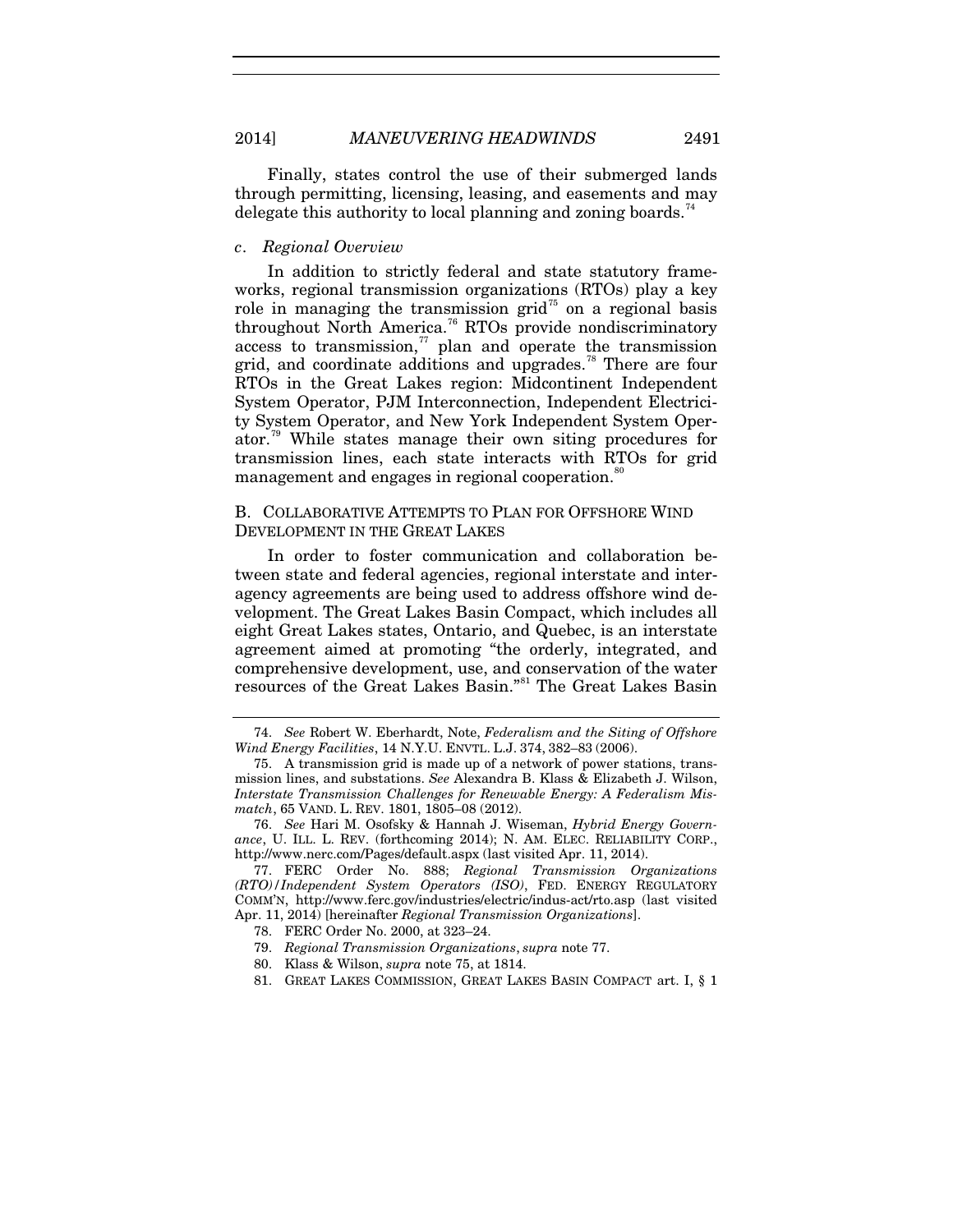Compact created the Great Lakes Commission, which is a body made up of three to five commissioners from each party state.<sup>[82](#page-14-0)</sup> The Great Lakes Commission may make recommendations regarding offshore wind development, but "no action of the Commission shall have the force of law in, or be binding upon, any party state."[83](#page-14-1) The Great Lakes Commission also staffs the Great Lakes Wind Collaborative, a multi-sector collaboration comprised of wind energy stakeholders committed to facilitating "sustainable development of wind power in the binational Great Lakes region."[84](#page-14-2) The Great Lakes Wind Collaborative seeks to address "technical, environmental, regulatory, educational and financial issues" associated with offshore wind de-velopment.<sup>[85](#page-14-3)</sup>

<span id="page-14-9"></span><span id="page-14-8"></span>On February 22, 2012, another Great Lakes coalition formed when a number of federal agencies and five states signed a memorandum of understanding (MOU) in order to "support the efficient, expeditious, orderly and responsible review of proposed offshore wind energy projects in the Great Lakes," as well as to enhance federal and state agency coordi-nation.<sup>[86](#page-14-4)</sup> Notably absent from the MOU were Wisconsin, Ohio, and Indiana.<sup>[87](#page-14-5)</sup> The MOU outlines the responsibilities of the participants and each participant's mission and statutory au-thority.<sup>[88](#page-14-6)</sup> The MOU parties hope that the agreement will facilitate "collaboration on innovative ways to address significant market barriers to offshore wind deployment" in the Great Lakes.<sup>[89](#page-14-7)</sup> In addition, the parties wish to emulate the Atlantic

<span id="page-14-0"></span><sup>(</sup>n.d.), *available at* http://www.glc.org/files/main/GreatLakesBasinCompact.pdf (last visited Apr. 11, 2014).

<sup>82.</sup> *Id.* at art. IV.

<sup>83.</sup> *Id.* at art. VI, § N.

<span id="page-14-2"></span><span id="page-14-1"></span><sup>84.</sup> *Great Lakes Wind Collaborative*, GREAT LAKES COMM'N, http://www .glc.org/projects/energy/wind/.html (last visited Apr. 11, 2014).

<sup>85.</sup> *Id*.

<span id="page-14-4"></span><span id="page-14-3"></span><sup>86.</sup> Memorandum of Understanding Among the White House Council on Envtl. Quality, the U.S. Dep't of Energy, the U.S. Dep't of Def., the U.S. Dep't of the Army, the Advisory Council on Historic Pres., the U.S. Coast Guard, the U.S. Envtl. Prot. Agency, the U.S. Fish and Wildlife Serv., the Fed. Aviation Admin., the Nat'l Oceanic and Atmospheric Admin., the Commonwealth of Pa. and the States of Ill., Mich., Minn., N.Y. (Feb. 22, 2012), *available at* http://www1.eere.energy.gov/wind/pdfs/great\_lakes\_offshore\_wind\_energy\_ consortium\_mou.pdf.

<sup>87.</sup> *See id.*

<sup>88.</sup> *Id.* at 2–6.

<span id="page-14-7"></span><span id="page-14-6"></span><span id="page-14-5"></span><sup>89.</sup> OFFICE OF ENERGY EFFICIENCY & RENEWABLE ENERGY, U.S. DEP'T OF ENERGY, FACT SHEET—GREAT LAKES OFFSHORE WIND ENERGY CONSORTIUM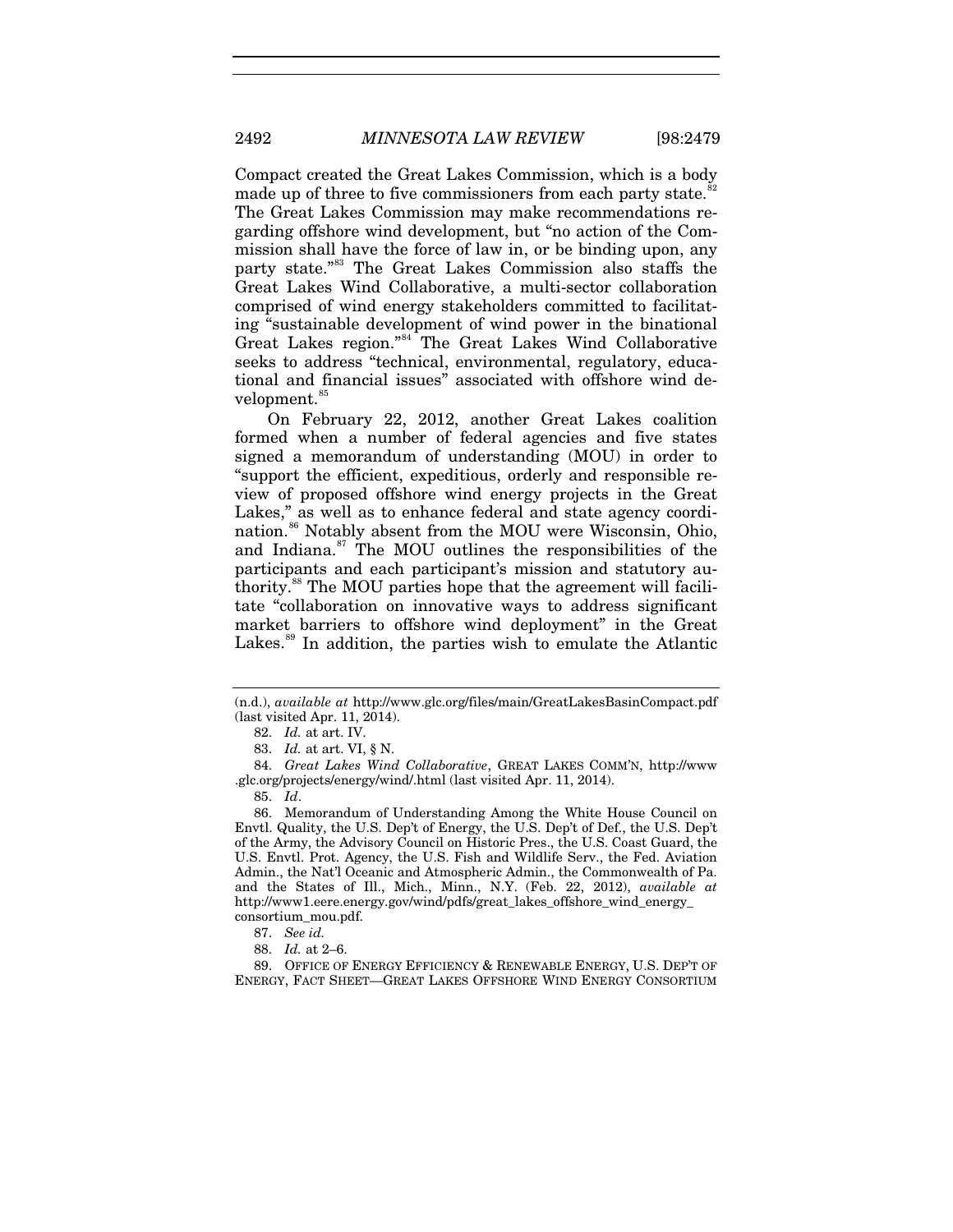Offshore Wind Energy Consortium MOU, which has been deemed successful in "spurring cooperation" and increasing wind development efficiencies in the Atlantic OCS.<sup>[90](#page-15-0)</sup>

#### II. THE COASTAL ZONE MANAGEMENT ACT AND PRO-WIND COALITIONS FAIL TO MARSHAL OFFSHORE WIND DEVELOPMENT IN THE GREAT LAKES REGION

This Part considers the shortcomings of both the CZMA and hybrid coalitions as regulatory catalysts for offshore wind development in the Great Lakes. Section A analyzes the differences in Great Lakes states' CZMPs and Section 309 Enhancement Programs. Section B evaluates the shortcomings of the CZMA as a regulatory tool for offshore wind development in the Great Lakes. Finally, Section C addresses the deficiencies in current interstate and interagency attempts to plan for offshore wind development.

#### A. VARIATION IN ATTENTION TO WIND IN STATE CZMPS AND SECTION 309 ENHANCEMENT PROGRAMS

The spectrum of attention to wind in state CZMPs and Section 309 Enhancement Programs reveals that the CZMA has the potential to be either an effective conduit or a hammer without a head for offshore wind development. Though several provisions of the CZMA support energy facility siting and planning, $91$ <sup>the</sup> resulting CZMPs vary substantially in their atten-tion to offshore wind.<sup>[92](#page-15-2)</sup> In fact, most of the CZMPs do not ad-dress offshore wind at all<sup>[93](#page-15-3)</sup> despite the requirement in Section 306 to provide for adequate consideration of energy facilities.<sup>[94](#page-15-4)</sup>

Despite the offshore wind-deficient CZMPs, seven of the Great Lakes states created Section 309 Enhancement Programs under the Coastal Zone Enhancement Program for the 2011–2015 period. All seven of the participating Great Lakes states addressed offshore wind development in their 309 As-

<span id="page-15-0"></span><sup>1 (</sup>n.d.), *available at* http://www1.eere.energy.gov/wind/pdfs/gl\_mou\_fact\_ sheet.pdf (last visited Apr. 11, 2014).

<sup>90.</sup> *Id.*

<sup>91.</sup> *See, e.g.*, *supra* notes [42–](#page-8-11)[43](#page-8-12) and accompanying text.

<sup>92.</sup> *See infra* note[s 122–](#page-19-0)32 and accompanying text.

<span id="page-15-4"></span><span id="page-15-3"></span><span id="page-15-2"></span><span id="page-15-1"></span><sup>93.</sup> *See infra* notes [103,](#page-17-0) [105,](#page-17-1) [108,](#page-17-2) [110,](#page-18-0) [112,](#page-18-1) [114,](#page-18-2) [116](#page-18-3) and accompanying summary.

<sup>94.</sup> 16 U.S.C. § 1455(d)(8) (2012).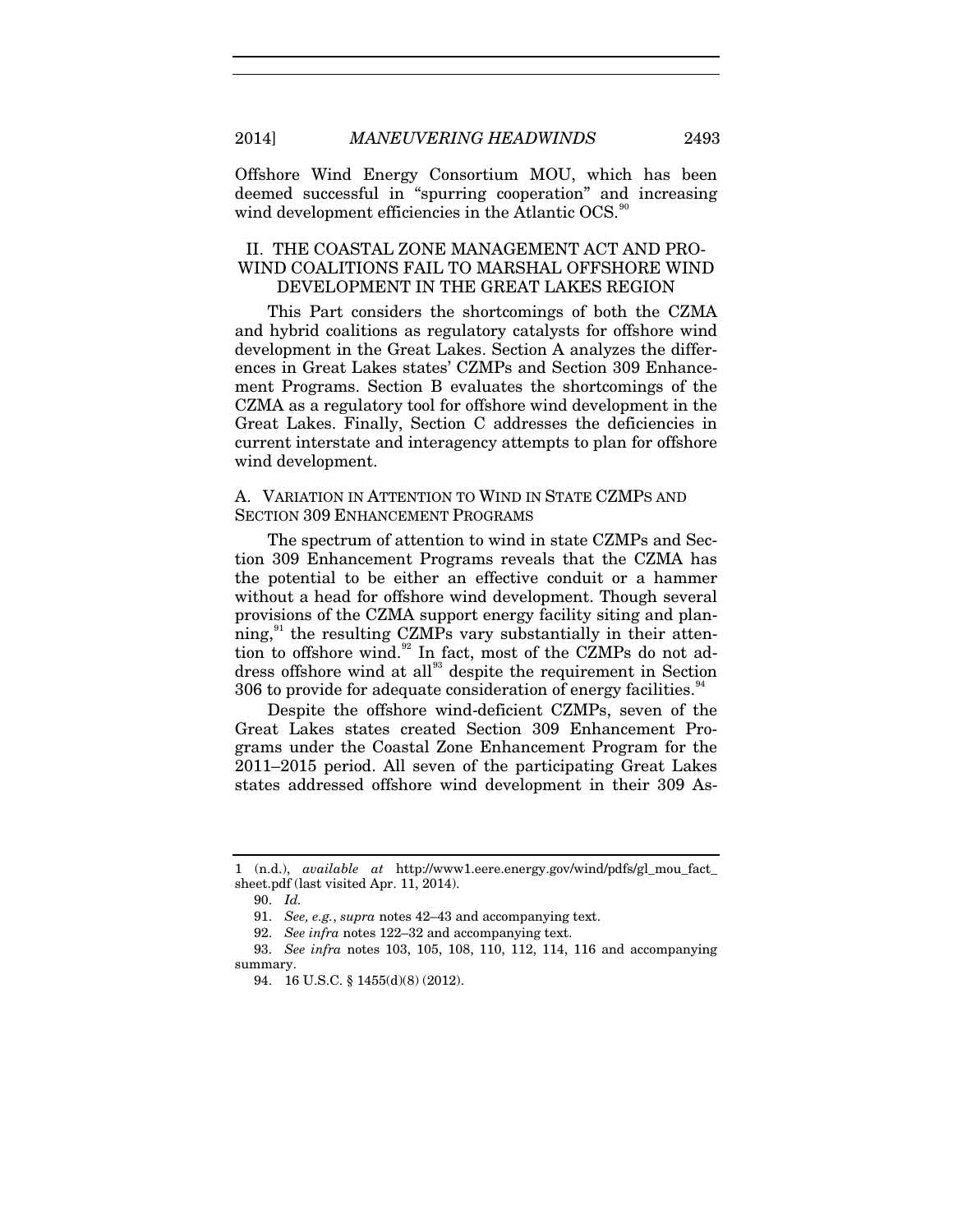sessments,<sup>[95](#page-16-1)</sup> four of which designated the "energy and government facility siting" enhancement as a "high" priority, citing offshore wind development as a key reason.

<span id="page-16-10"></span><span id="page-16-9"></span><span id="page-16-8"></span><span id="page-16-0"></span>The CZMP with the most robust discussion of offshore wind development is that of Illinois. Of the eight Great Lakes states' CZMPs,<sup>[97](#page-16-3)</sup> only Illinois's CZMP explicitly discusses offshore wind development. $\frac{98}{100}$  $\frac{98}{100}$  $\frac{98}{100}$  This is likely due to the fact that IIlinois just recently joined the other seven Great Lakes states in the National Coastal Zone Management Program in 2012.<sup>[99](#page-16-5)</sup> Pennsylvania amended its CZMP to include wind as a new type of energy facility due to increased interest in offshore wind development in Lake Erie and availability of federal funding for green energy projects.<sup>[100](#page-16-6)</sup> New York's CZMP also discusses wind, but it merely touches upon alternative energy siting.<sup>[101](#page-16-7)</sup>

<span id="page-16-1"></span><sup>95.</sup> *See infra* notes [104,](#page-17-3) [106,](#page-17-4) [109,](#page-17-5) [111,](#page-18-4) [113,](#page-18-5) [115,](#page-18-6) [117](#page-18-7) and accompanying summary.

<sup>96.</sup> *See infra* note[s 109,](#page-17-5) [111,](#page-18-4) [113,](#page-18-5) [115](#page-18-6) and accompanying summary.

<span id="page-16-3"></span><span id="page-16-2"></span><sup>97.</sup> Though states refer to their CZMPs by different names (i.e., "coastal resources management program," *infra* note [115,](#page-18-6) or "coastal management program," *infra* note [98\)](#page-16-0), this Note will refer to each state's program as "CZMP."

<span id="page-16-4"></span><sup>98.</sup> *See* ILL. DEP'T OF NATURAL RES., STATE OF ILLINOIS COASTAL MAN-AGEMENT PROGRAM 148 (2011), *available at* http://www.dnr.illinois.gov/cmp/ Documents/ICMPPD.pdf.

<span id="page-16-5"></span><sup>99.</sup> *Ocean and Coastal Management in Illinois: Illinois' Coastal Program*, NOAA, http://coastalmanagement.noaa.gov/mystate/il.html (last visited Apr. 11, 2014).

<span id="page-16-6"></span><sup>100.</sup> PA. DEP'T OF ENVTL. PROT., SECTION 309 ASSESSMENT AND STRATEGY OF PENNSYLVANIA'S COASTAL RESOURCES MANAGEMENT PROGRAM 112 (2011), *available at* http://www.dep.state.pa.us/river/reference/docs/309Feb2010.pdf [hereinafter PENNSYLVANIA 309].

<span id="page-16-7"></span><sup>101.</sup> OFFICE OF COASTAL ZONE MGMT., NOAA & N.Y. DEP'T OF STATE, NEW YORK STATE COASTAL MANAGEMENT PROGRAM AND FINAL ENVIRONMENTAL IMPACT STATEMENT II-5, 23 & II-7, 1 (2006), *available at* http://www.dos.ny .gov/opd/programs/pdfs/NY\_CMP.pdf.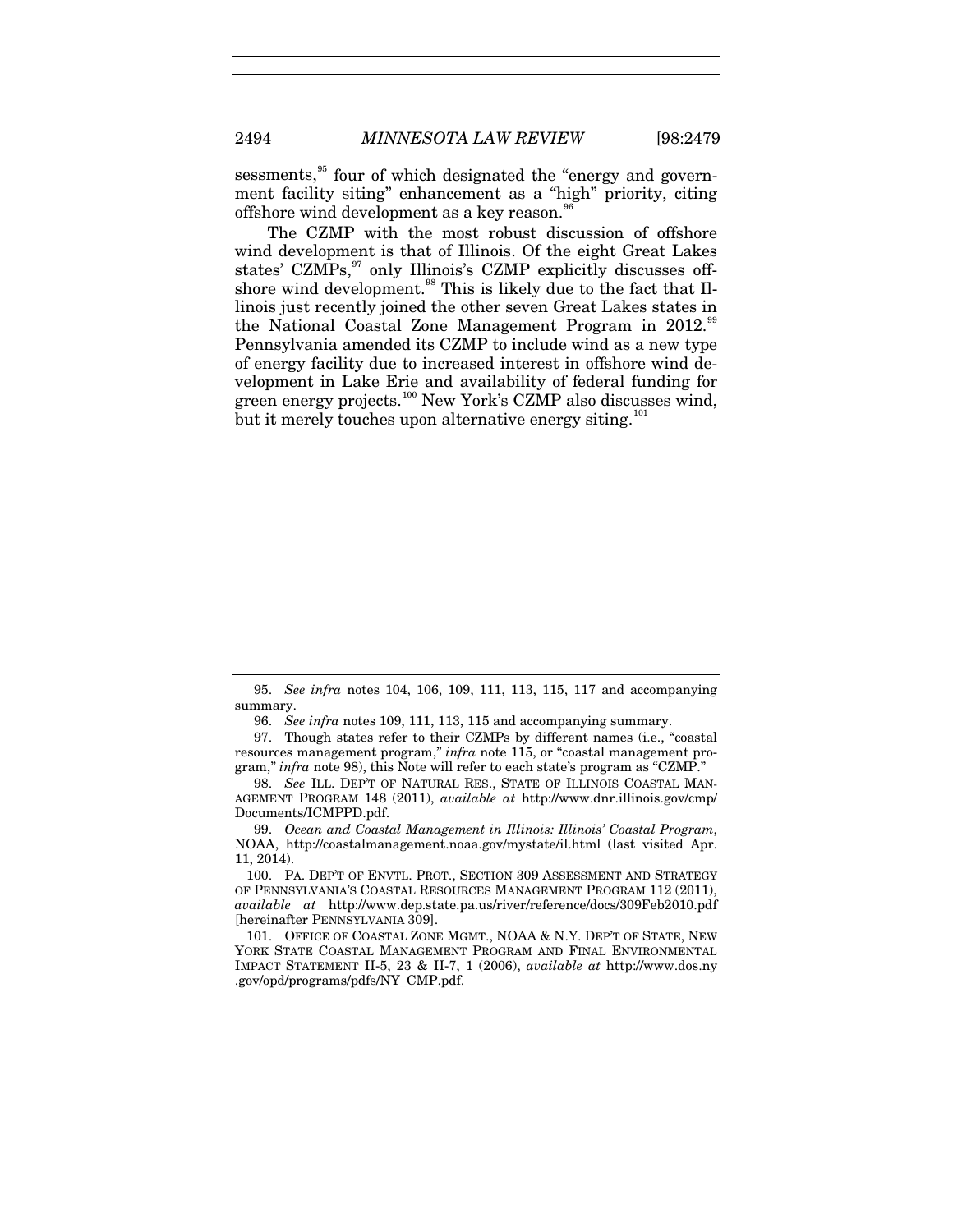#### 2014] *MANEUVERING HEADWINDS* 2495

<span id="page-17-14"></span>

|              | Year of     | Does                                   | Does $309$        | 309      | Plans to       |
|--------------|-------------|----------------------------------------|-------------------|----------|----------------|
| <b>State</b> | <b>CZMP</b> | <b>CZMP</b>                            | Program           | Program  | Develop        |
|              | Approval    | Include                                | Include           | Offshore | Offshore Wind  |
|              | 102         | Wind?                                  | Offshore          | Wind     | Strategy under |
|              |             |                                        | Wind?             | Develop- | 309 Energy     |
|              |             |                                        |                   | ment     | Enhancement    |
|              |             |                                        |                   | Level of | Program        |
|              |             |                                        |                   | Priority |                |
| MN           | 1999        | $\mathrm{No}^{\scriptscriptstyle 103}$ | ${\rm Yes}^{104}$ | Medium   | No             |
| WI           | 1978        | $\mathrm{No}^{\scriptscriptstyle 105}$ | ${\rm Yes}^{106}$ | Low      | $\rm No$       |
| IL           | 2012        | $\mathrm{Yes}^{107}$                   | N/A               | N/A      | N/A            |
| IN           | 2002        | $\mathrm{No}^{108}$                    | ${\rm Yes}^{109}$ | High     | $\rm Yes$      |

#### **Summary of Great Lakes States' CZMP Attention to Offshore Wind**

<span id="page-17-13"></span><span id="page-17-6"></span><span id="page-17-5"></span><span id="page-17-4"></span><span id="page-17-3"></span><span id="page-17-2"></span><span id="page-17-1"></span><span id="page-17-0"></span>102. *States and Territories Working on Ocean and Coastal Management*, NOAA, http://coastalmanagement.noaa.gov/mystate/welcome.html (last visited Apr. 11, 2014) (providing links for each state that give the year of CZMP approval).

<span id="page-17-7"></span>103. *See* OFFICE OF OCEAN & COASTAL RES. MGMT., NOAA & MINN.'S LAKE SUPERIOR COASTAL PROGRAM, MINN. DEP'T OF NATURAL RES., COMBINED COASTAL MANAGEMENT PROGRAM AND ENVIRONMENTAL IMPACT STATEMENT FOR THE STATE OF MINNESOTA Part V (1999), *available at* http://files.dnr.state .mn.us/waters/lakesuperior/feis/mlscp\_feis.pdf (making no mention of offshore wind energy).

<span id="page-17-8"></span>104. MINN. DEP'T OF NATURAL RES., SECTION 309 ASSESSMENT AND STRAT-EGIES FOR 2011–2015, at 46–49 (n.d.) [hereinafter MINNESOTA 309], *available at* http://files.dnr.state.mn.us/waters/lakesuperior/coastalenhancement/309as 2011.pdf (last visited Apr. 11, 2014). Though Minnesota does not directly mention offshore wind in its discussion of enhancement area prioritization, it can be inferred that "data acquisition" refers to Minnesota "currently lack[ing] data related to potential off-shore wind farms." *See id.* at 44, 49.

<span id="page-17-9"></span>105. DIV. OF INTERGOVERNMENTAL RELATIONS, WIS. DEP'T OF ADMIN., WISCONSIN COASTAL MANAGEMENT PROGRAM: A STRATEGIC VISION FOR THE GREAT LAKES (2007), *available at* http://www.doa.state.wi.us/documents/DIR/ Coastal%20Management/Program%20Docs/WCMP%20Strategic%20Vision% 20for%20Great%20Lakes%202007.pdf (making no mention of offshore wind energy).

<span id="page-17-10"></span>106. WIS. DEP'T OF ADMIN., WISCONSIN COASTAL MANAGEMENT PROGRAM: NEEDS ASSESSMENT AND STRATEGY 2011–2015, at 67–72 (2010) [hereinafter WISCONSIN 309], *available at* http://www.cdm16119.contentdm.oclc.org/cdm/ ref/collection/p267601coll4/id/3455.

107. *See supra* note [98](#page-16-0) and accompanying text.

<span id="page-17-12"></span><span id="page-17-11"></span>108. OFFICE OF OCEAN & COASTAL RES. MGMT., NOAA & IND. DEP'T OF NATURAL RES., COMBINED COASTAL PROGRAM DOCUMENT AND FINAL ENVI-RONMENTAL IMPACT STATEMENT FOR THE STATE OF INDIANA (2002), *available at* http://www.in.gov./dnr/files/lmcp-feis.pdf (making no mention of offshore wind energy).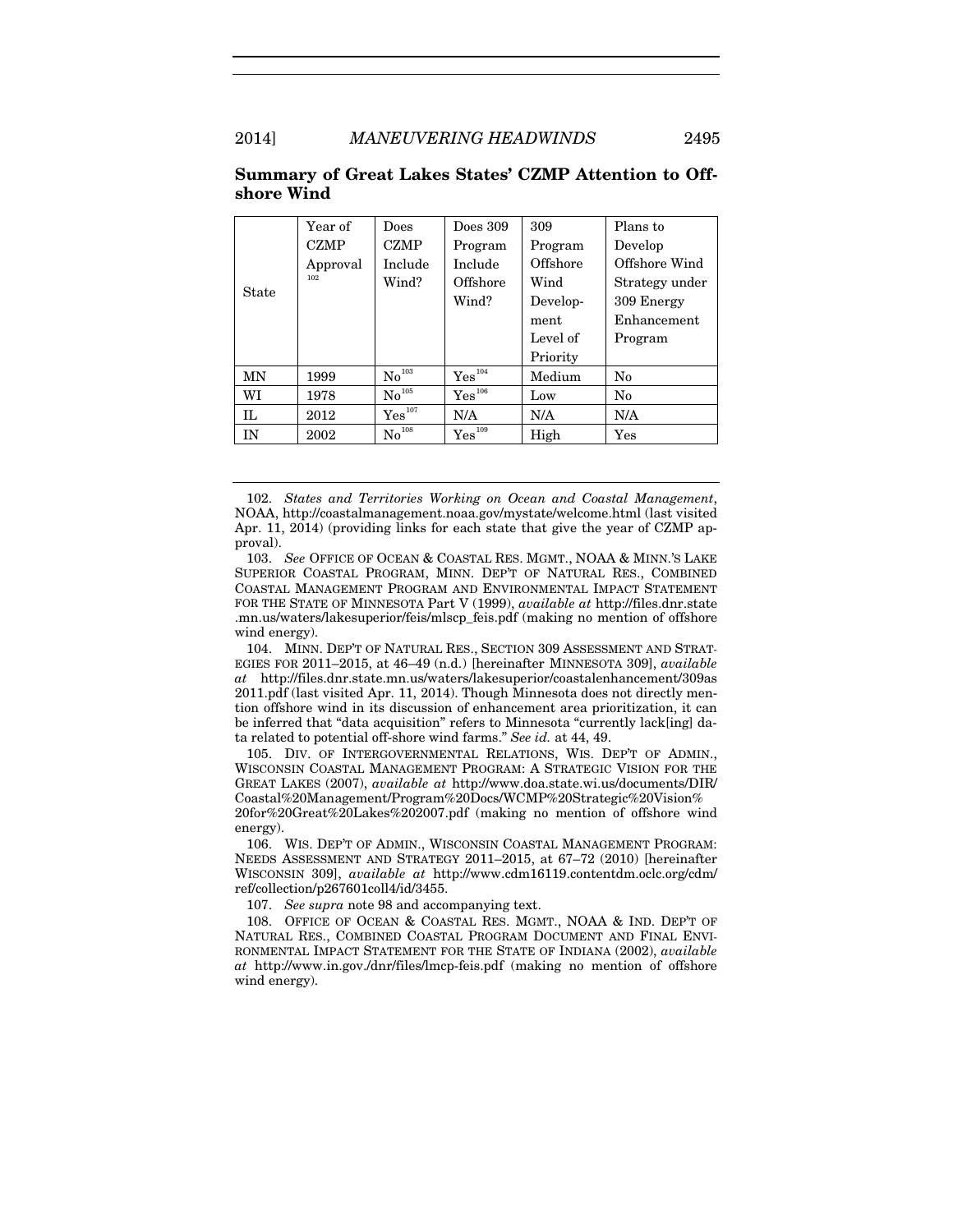<span id="page-18-0"></span>2496 *MINNESOTA LAW REVIEW* [98:2479

<span id="page-18-7"></span><span id="page-18-6"></span><span id="page-18-5"></span><span id="page-18-4"></span>

<span id="page-18-2"></span><span id="page-18-1"></span>

| MI | 1978 | $\mathrm{No}^{\scriptscriptstyle 110}$ | Yes <sup>111</sup> | High   | Yes |
|----|------|----------------------------------------|--------------------|--------|-----|
| OН | 1997 | $\mathrm{No}^{\scriptscriptstyle 112}$ | Yes <sup>113</sup> | High   | Yes |
| PA | 1980 | Yes <sup>114</sup>                     | ${\rm Yes}^{115}$  | High   | No  |
| NY | 1982 | Yes <sup>116</sup>                     | ${\rm Yes}^{117}$  | Medium | No  |

<span id="page-18-3"></span>Illinois's CZMP "Energy Facility Planning Process" section states that the Illinois Department of Water Resources participates in the Great Lakes Wind Collaborative, which is a regional organization coordinating the development of wind re-sources in the Great Lakes.<sup>[118](#page-18-16)</sup> The CZMP asserts that "state

<span id="page-18-9"></span>111. MICH. DEP'T OF ENVTL. QUALITY, SECTION 309 ASSESSMENT AND FIVE-YEAR STRATEGY FOR COASTAL ZONE MANAGEMENT PROGRAM ENHANCEMENT: FISCAL YEARS 2012–2016, at 54–62, 82–88 (2011), *available at* http://www .michigan.gov/documents/deq/deq-ogl-mcmp-Section309Strategy2012-2016\_ 369789\_7.pdf.

<span id="page-18-10"></span>112. *See* OFFICE OF OCEAN & COASTAL RES. MGMT., NOAA & OFFICE OF COASTAL MGMT., OHIO DEP'T OF NATURAL RES., COMBINED COASTAL MAN-AGEMENT PROGRAM AND FINAL ENVIRONMENTAL IMPACT STATEMENT FOR THE STATE OF OHIO (2007), *available at* http://www.dnr.state.oh.us/LinkClick .aspx?fileticket=GEHCgXISK8A%3D&tabid=9260 (making no mention of offshore wind energy).

<span id="page-18-11"></span>113. *See* OHIO DEP'T OF NATURAL RES., OHIO COASTAL MANAGEMENT PRO-GRAM ASSESSMENT AND MULTI-YEAR STRATEGY 2011–2015, at 74–79 (2010), *available at* http://www.dnr.state.oh.us/LinkClick.aspx?fileticket=XQi% 2f7mGR5zg%3d&tabid=20483.

114. *See supra* note [100](#page-16-8) and accompanying text.

<span id="page-18-13"></span><span id="page-18-12"></span>115. PA. DEP'T OF ENVTL. PROT., SECTION 309 ASSESSMENT AND STRATEGY OF PENNSYLVANIA'S COASTAL RESOURCES MANAGEMENT PROGRAM 108–14 (2011), *available at* http://www.dep.state.pa.us/river/reference/docs/309Feb2 010.pdf [hereinafter PENNSYLVANIA 309].

116. *See supra* note [101](#page-16-9) and accompanying text.

<span id="page-18-16"></span><span id="page-18-15"></span><span id="page-18-14"></span>117. N.Y. DEP'T OF STATE, NEW YORK STATE COASTAL MANAGEMENT PRO-GRAM: 309 ASSESSMENT AND STRATEGIES 76–82 (2010), *available at* http:// coastalmanagement.noaa.gov/mystate/docs/ny3092011.pdf [hereinafter NEW YORK 309].

118. *See supra* note [84](#page-14-8) and accompanying text.

<sup>109.</sup> IND. DEP'T OF NATURAL RES., INDIANA LAKE MICHIGAN COASTAL PRO-GRAM: COASTAL ZONE MANAGEMENT 309 ENHANCEMENT GRANT PROGRAM 59– 62 (2010), *available at* http://coastalmanagement.noaa.gov/mystate/docs/ in3092011.pdf.

<span id="page-18-8"></span><sup>110.</sup> *Cf.* OFFICE OF OCEAN & COASTAL RES. MGMT., NOAA, FINAL EVALUA-TION FINDINGS: MICHIGAN COASTAL MANAGEMENT PROGRAM SEPTEMBER 2002 THROUGH APRIL 2006, at 18 (2006), *available at* http://coastalmanagement .noaa.gov/mystate/docs/MichiganCMP2006.pdf ("Offshore wind farms in the Great Lakes are a subject of considerable interest, yet Michigan's Great Lakes bottomlands are under state ownership, held in trust for all citizens of the state. Substantial research, public discussion and debate, and legislative action would be needed to site and operate commercial wind projects in Michigan's Great Lakes waters.").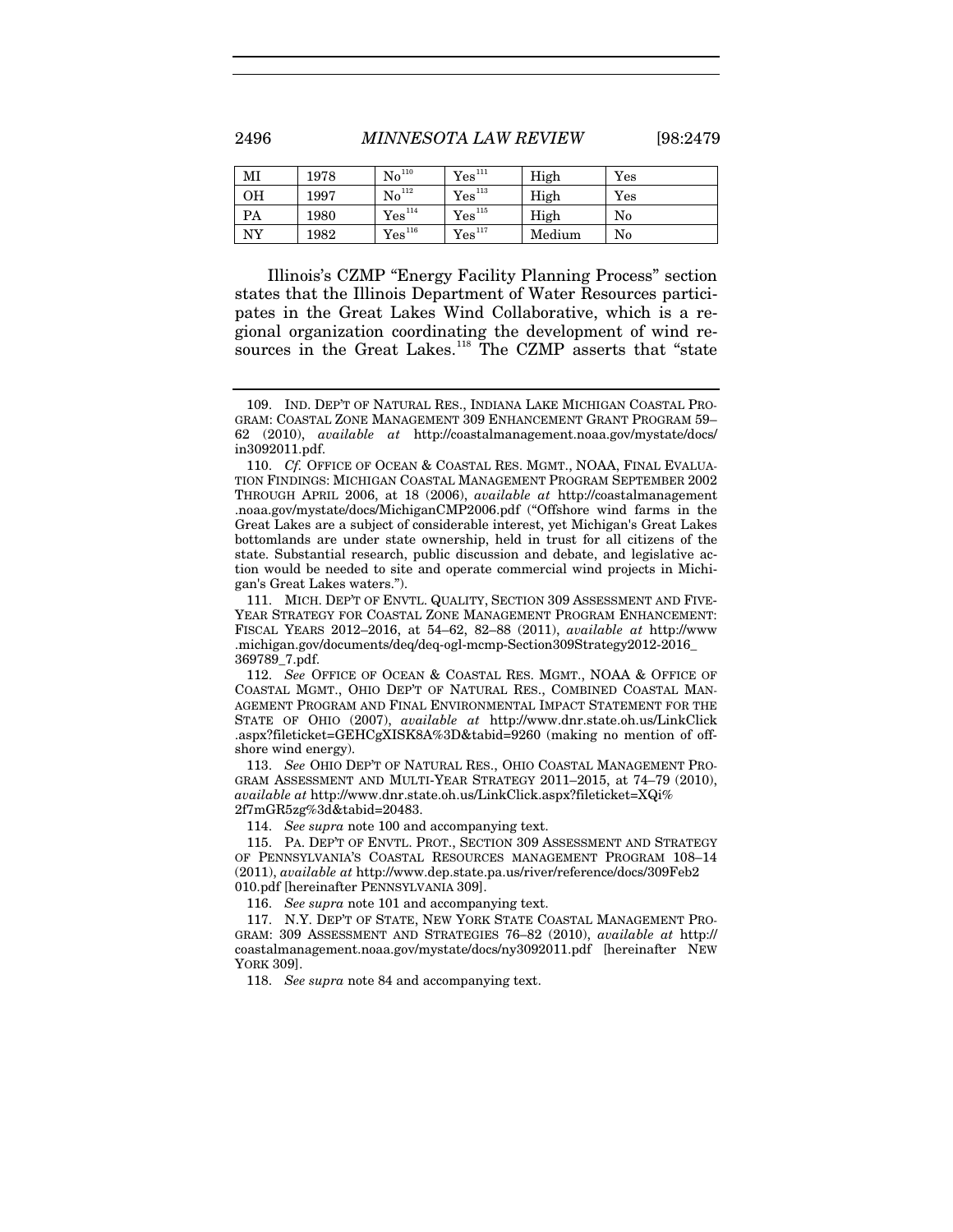2014] *MANEUVERING HEADWINDS* 2497

policy guidelines are under development governing the siting of offshore wind projects in Illinois coastal waters."[119](#page-19-1) In outlining energy policy and planning authorities and initiatives, the CZMP lists Governor Executive Orders and Initiatives aimed at energy efficiency and enhancing the use of wind. $120$  In addition, the CZMP touches upon the Illinois Power Agency Act, which created an objective to obtain at least 75% of the renewable en-ergy resources from wind generation.<sup>[121](#page-19-3)</sup>

Of the seven states with Section 309 Programs, Wisconsin is the only state that has given offshore wind development strategizing a "low" level of prioritization.<sup>[122](#page-19-4)</sup> Though acknowledging that offshore wind energy facility siting "may become more contentious in the future and require a strategy," the Wisconsin Coastal Management Program believes that "adequate measures are already in place" for future siting and it does not expect to receive any offshore wind siting proposals in the next several years. $123$ 

Minnesota and New York both listed offshore wind strategy as having a "medium" level of prioritization in their Section 309 Enhancement Programs and neither state CZMP plans to develop an offshore wind strategy.[124](#page-19-6) Minnesota has decided not to develop a strategy for the energy and government facility siting enhancement area because it has found that "the pieces are in place in energy and government facility siting" and can address program partner roles through grants under Section  $306.<sup>125</sup>$  $306.<sup>125</sup>$  $306.<sup>125</sup>$  New York has decided not to develop any strategies for the energy siting enhancement area because it will conduct activities related to energy and government facility siting "out-side of federal 309 funding."<sup>[126](#page-19-8)</sup> However, New York is developing an Offshore Management Plan focused on the area from Long Island out to the Atlantic continental shelf edge<sup>[127](#page-19-9)</sup> and has outlined gaps that need to be addressed, including policies related to offshore siting criteria for wind development in the

<span id="page-19-0"></span>

<span id="page-19-3"></span><span id="page-19-2"></span><span id="page-19-1"></span><sup>119.</sup> ILL. DEP'T OF NATURAL RES., STATE OF ILLINOIS COASTAL MANAGE-MENT PROGRAM 148 (2011), *available at* http://www.dnr.illinois.gov/cmp/Doc uments/ICMPPD.pdf.

<sup>120.</sup> *Id.* at 146.

<sup>121.</sup> *Id.* at 145.

<sup>122.</sup> WISCONSIN 309, *supra* note [106,](#page-17-4) at 72.

<span id="page-19-6"></span><span id="page-19-5"></span><span id="page-19-4"></span><sup>123.</sup> *Id.*

<sup>124.</sup> *See supra* note[s 104,](#page-17-3) [117](#page-18-7) and accompanying text.

<span id="page-19-7"></span><sup>125.</sup> MINNESOTA 309, *supra* not[e 104,](#page-17-3) at 49.

<span id="page-19-8"></span><sup>126.</sup> NEW YORK 309, *supra* not[e 117,](#page-18-7) at 82.

<span id="page-19-9"></span><sup>127.</sup> *Id.* at 72.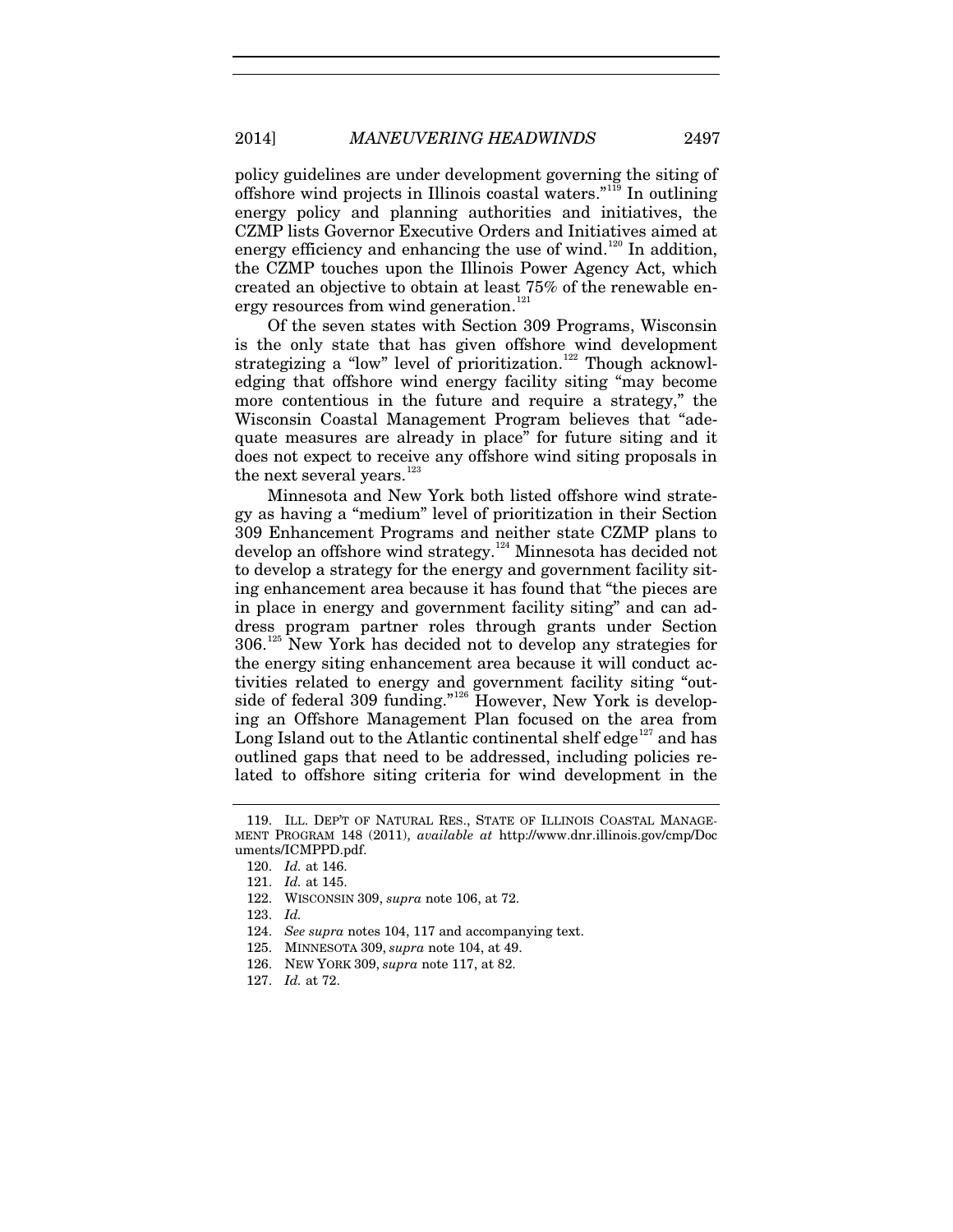Great Lakes.[128](#page-20-0) New York's CZMP lists some of the benefits of its 309 strategies for coastal management: better "informed decisions on offshore wind proposals," and the ability to "effectively seek enhanced protection measures for critical offshore habitats[] and avoid  $\dots$  conflicts with existing ocean uses."<sup>[129](#page-20-1)</sup>

While the energy facility siting enhancement area is a priority for Pennsylvania's CZMP, it does not plan to develop a strategy for it.<sup>[130](#page-20-2)</sup> The 309 Assessment states that Pennsylvania updated its CZMP's "Enforceable Policy" for energy siting "to include "[w]ind as a new type of energy facility that may impact the resources of the Coastal Zone."<sup>[131](#page-20-3)</sup> Pennsylvania has chosen not to develop a strategy for the energy siting enhancement area because "it does not have sufficient data and mapping to properly evaluate the effects of offshore wind development on coastal resources."[132](#page-20-4)

The significant variation and overall lack of offshore wind planning in the CZMPs undermine the CZMA policy to provide for priority consideration for "orderly processes for siting major facilities related to  $\ldots$  energy,"<sup>[133](#page-20-5)</sup> and reveals a need for statutory reform in order to achieve the intended goals of the CZMA.

B. SHORTCOMINGS OF THE CZMA AS A REGULATORY CATALYST FOR PLANNING OFFSHORE WIND DEVELOPMENT IN THE GREAT LAKES

Thus far, the CZMA has been an underutilized and overlooked resource for Great Lakes states interested in offshore wind development. Though the CZMA is considered a moderately successful act in terms of its impact on the integration of environmental protection, resource management, and development,  $134$  the CZMA has come up short in terms of developing a coherent U.S. coastal policy. $135$  For example, despite the requirement in CZMA  $\S 306(d)(8)$  for the Secretary of Commerce to find that each state give "consideration to *any* applicable na-

<span id="page-20-8"></span><sup>128.</sup> *Id.* at 109–10.

<span id="page-20-1"></span><span id="page-20-0"></span><sup>129.</sup> *Id.* at 110.

<span id="page-20-2"></span><sup>130.</sup> PENNSYLVANIA 309, *supra* not[e 115,](#page-18-6) at 113–14.

<sup>131.</sup> *Id.* at 112.

<sup>132.</sup> *Id.* at 114.

<sup>133.</sup> 16 U.S.C. § 1452(2)(D) (2012).

<sup>134.</sup> *See* Rychlak, *supra* not[e 27,](#page-6-6) at 990 n.49.

<span id="page-20-7"></span><span id="page-20-6"></span><span id="page-20-5"></span><span id="page-20-4"></span><span id="page-20-3"></span><sup>135.</sup> Rusty Russell, *Neither Out Far Nor in Deep: The Prospects for Utility-Scale Wind Power in the Coastal Zone*, 31 B.C. ENVTL. AFF. L. REV. 221, 253 (2004).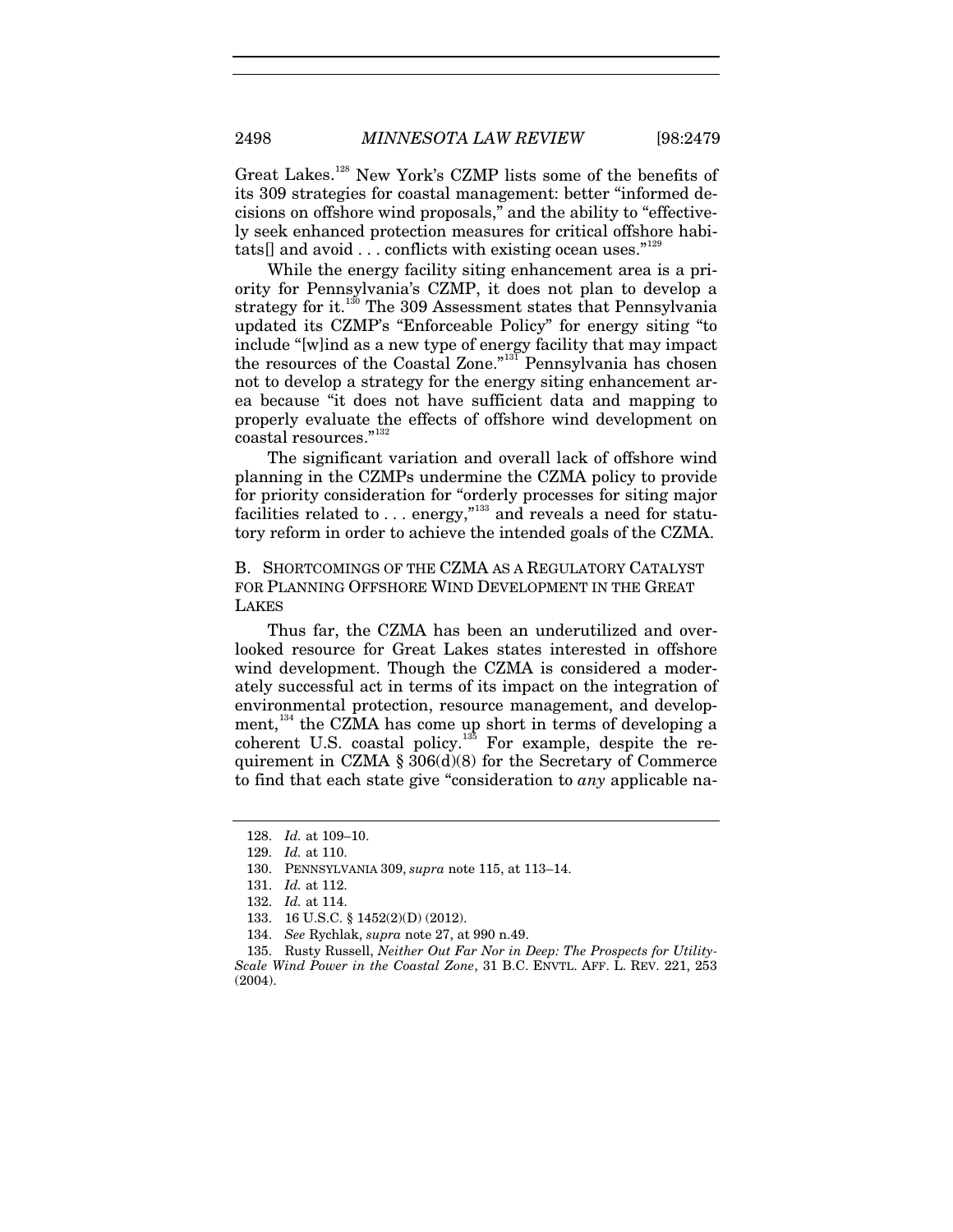tional or interstate energy plan or program" and "adequate consideration" to energy facilities "which are of greater than local significance,"[136](#page-21-0) only one Great Lakes program has actually done so.[137](#page-21-1) The Secretary of Commerce approved four of the eight Great Lakes states' CZMPs from 1978–1982,<sup>[138](#page-21-2)</sup> well before the first offshore wind turbine entered Danish water in  $1991$ <sup>[139](#page-21-3)</sup> and approved two other CZMPs<sup>[140](#page-21-4)</sup> before Cape Wind Associates first announced its plan to construct wind turbines in Nantucket Sound.[141](#page-21-5) Importantly, the CZMA does not require states to update their CZMPs to account for changes in technology related to energy facilities, and so states have chosen not to update them. $142$ 

In addition, the CZMA does not require Great Lakes states to create a regional process for energy facility siting.<sup>[143](#page-21-7)</sup> Presently, the Great Lakes states' CZMPs lack a comprehensive re-gional approach to offshore wind policies.<sup>[144](#page-21-8)</sup> The absence of a regional policy creates regulatory uncertainty and potentially inconsistent requirements for developers, creating avoidable impediments to efficient industry development and turbine siting. The CZMA also lacks required structured planning for Great Lakes states with multiple coastlines that border multiple Great Lakes or the Atlantic Ocean and one or more Great Lake.<sup>[145](#page-21-9)</sup> The regulatory pathways at local, state, and federal levels for such states will differ and thus require separate planning.

Proposed amendments to the CZMA are not new. Critics of the CZMA have suggested that, in order to address gaps and deficiencies in state CZMPs, the Act must be further supplemented by federal policy guidance, the Act must be amended to better integrate programs, and states must be encouraged to

<sup>136.</sup> 16 U.S.C. § 1455(d)(8) (2012) (emphasis added).

<sup>137.</sup> *See supra* note[s 97](#page-16-10)[–101](#page-16-9) and accompanying text.

<span id="page-21-2"></span><span id="page-21-1"></span><span id="page-21-0"></span><sup>138.</sup> This includes Wisconsin, Michigan, Pennsylvania, and New York. *See supra* note [102](#page-17-14) and accompanying summary.

<sup>139.</sup> *See supra* note [21](#page-5-6) and accompanying text.

<span id="page-21-4"></span><span id="page-21-3"></span><sup>140.</sup> This includes Ohio and Minnesota. *See supra* note [102](#page-17-14) and accompanying summary.

<span id="page-21-6"></span><span id="page-21-5"></span><sup>141.</sup> FRED BOSSELMAN ET AL., ENERGY, ECONOMICS AND THE ENVIRON-MENT: CASES AND MATERIALS 857 (3d ed. 2010).

<sup>142.</sup> *See* 16 U.S.C. § 1455 (2012) (providing no such requirement).

<sup>143.</sup> *See id.* (providing no such requirement).

<sup>144.</sup> *See supra* note[s 122–](#page-19-0)32 and accompanying text.

<span id="page-21-9"></span><span id="page-21-8"></span><span id="page-21-7"></span><sup>145.</sup> *See* 16 U.S.C. § 1455 (providing no special structuring requirements for states with multiple coastlines).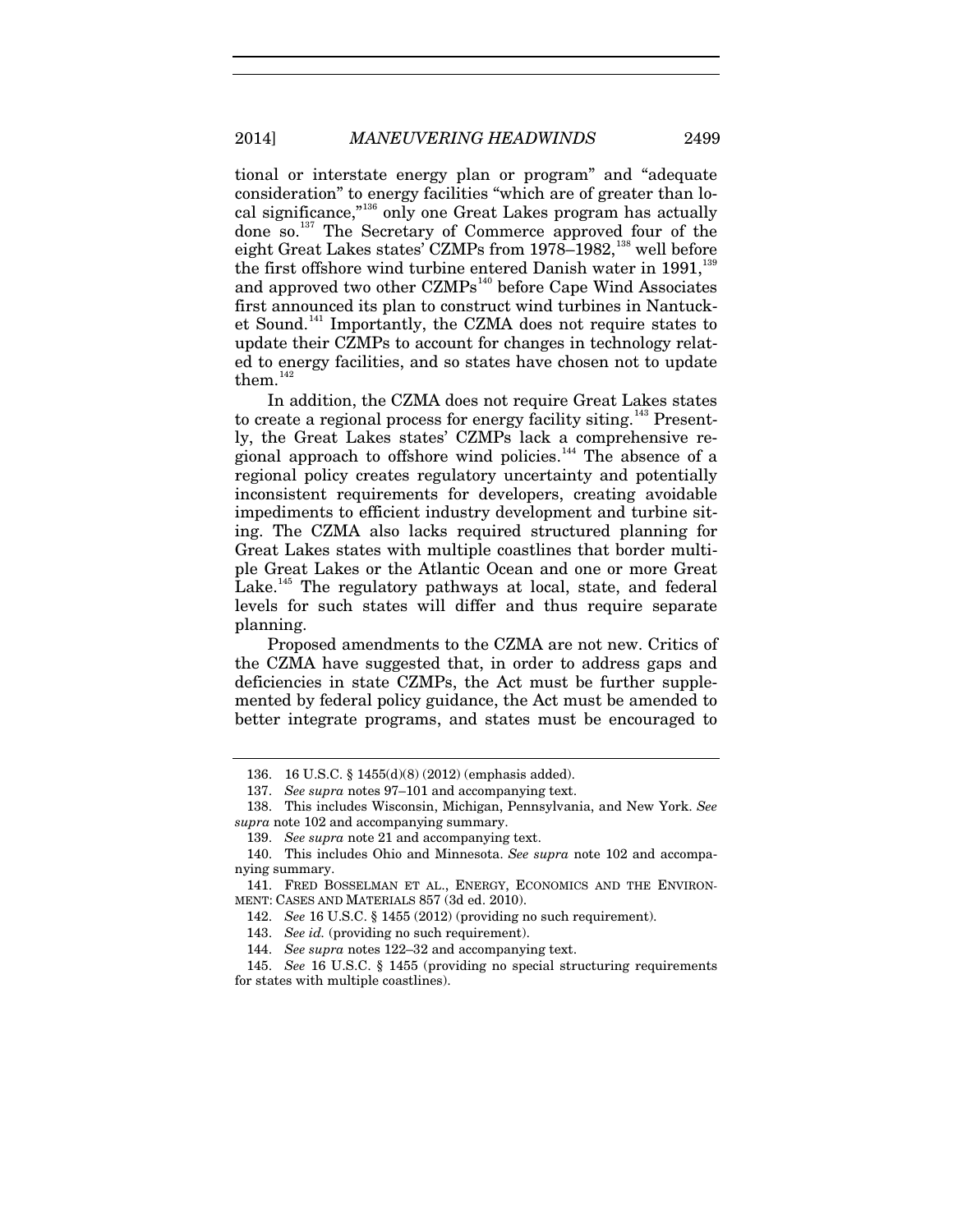<span id="page-22-0"></span>amend their CZMPs to respond specifically to offshore wind de-velopment considerations.<sup>[146](#page-22-1)</sup> However, such proposals have not offered specific solutions for how to address these gaps and de-ficiencies<sup>[147](#page-22-2)</sup>—they tell us to tie a bowline knot, but don't show us how it's done. One recommended solution includes amending the CZMA to include an explicit mandate for offshore wind power in "appropriate locations,"<sup>[148](#page-22-3)</sup> though such a mandate does not expedite the necessary and costly environmental review processes, nor does it make fuzzy regulatory pathways any more certain for development in the Great Lakes.

#### C. INADEQUACIES OF CURRENT APPROACHES TO OFFSHORE WIND DEVELOPMENT IN THE GREAT LAKES

Despite the CZMP variability and other deficiencies, the Great Lakes states' CZMPs would still be a better vehicle through which to plan, coordinate, and/or prohibit offshore wind development than other current interstate programs, compacts, and MOUs because they already integrate federal and state laws and agencies, are designed to both protect and develop coastal zones, and require planning for energy facilities. Specifically, the CZMA provides for cooperative federalism between federal and state agencies under Section 307,<sup>[149](#page-22-4)</sup> funding and incentives for continued innovation under Sections 307 and  $309<sub>150</sub>$  $309<sub>150</sub>$  $309<sub>150</sub>$  as well as energy facility siting under Section  $306<sub>151</sub>$  $306<sub>151</sub>$  $306<sub>151</sub>$ 

Moreover, unlike the Great Lakes Commission and the Great Lakes MOU, the CZMA and CZMPs have legal force at the state and federal levels of government. The Great Lakes Commission is "solely a consultative and recommendatory agency which will cooperate with the agencies of the United

<span id="page-22-1"></span><sup>146.</sup> *E.g.*, Russell, *supra* note [135,](#page-20-8) at 254–57; Erica Schroeder, Note, *Turning Offshore Wind On*, 98 CALIF. L. REV. 1631, 1663–64 (2010).

<span id="page-22-2"></span><sup>147.</sup> *See, e.g.*, Russell, *supra* not[e 135,](#page-20-8) at 255–59 (discussing potential solutions very generally); Schroeder, *supra* note [146,](#page-22-0) at 1661–64 (proposing that Congress or the Secretary of Commerce instruct states to revise their CZMPs, but only specifically suggesting that states update their CZMPs to be in compliance with author's unrealistic recommendation to amend the CZMA to "include an explicit mandate to states to permit . . . offshore wind").

<span id="page-22-3"></span><sup>148.</sup> Schroeder, *supra* not[e 146,](#page-22-0) at 1660–64 (arguing that the CZMA should be amended to "include an explicit mandate for offshore wind power development where appropriate and feasible on all U.S. coasts; [t]o require revisions to CZMPs in accordance with this new mandate; and [t]o increase funding and other incentives for offshore wind power development").

<span id="page-22-4"></span><sup>149.</sup> *See supra* Part I.A.1.b.

<span id="page-22-5"></span><sup>150.</sup> See *supra* Part I.A.1.

<span id="page-22-6"></span><sup>151.</sup> *See supra* Part I.A.1.a.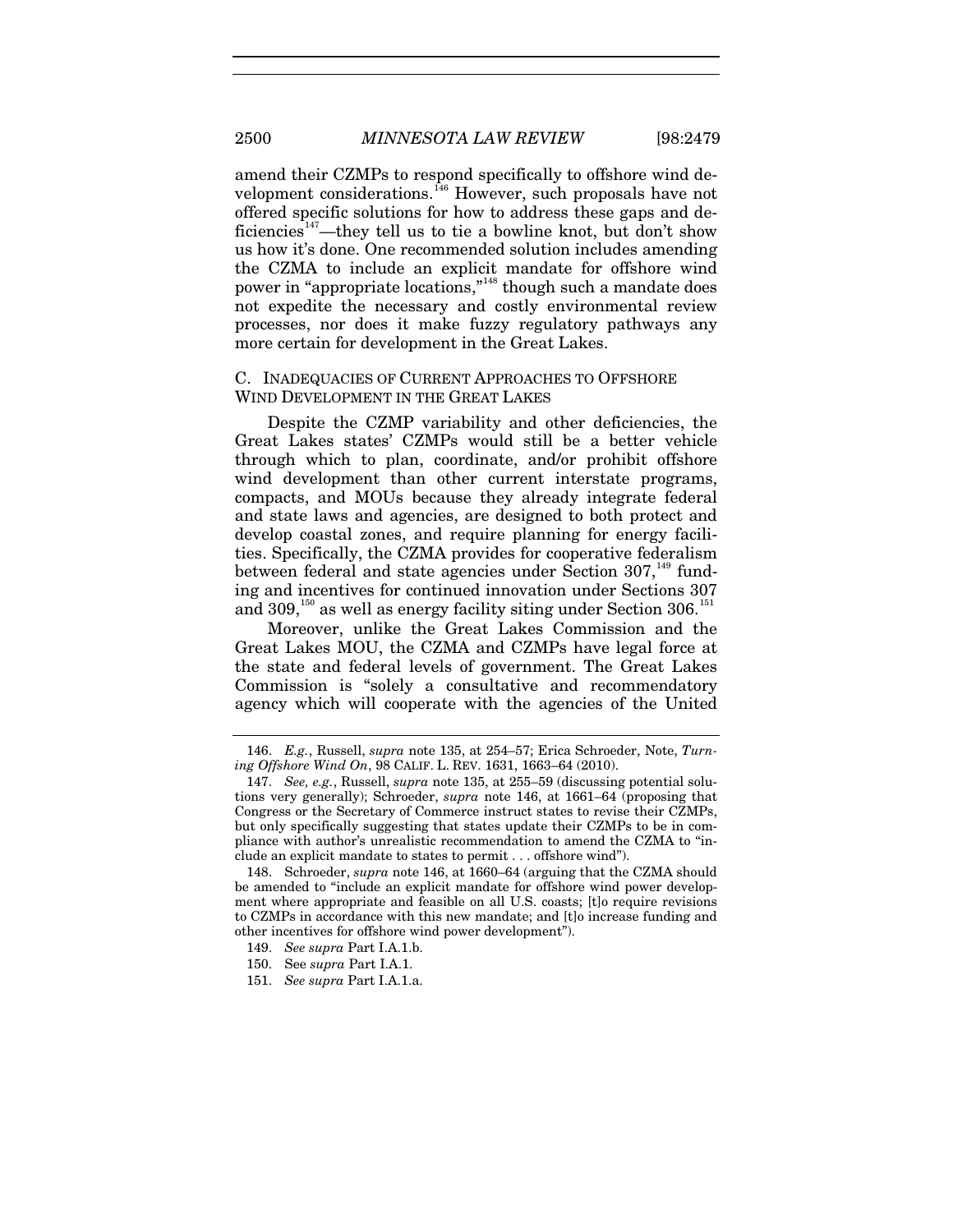<span id="page-23-5"></span>States."<sup>[152](#page-23-0)</sup> Similarly, offshore wind proponents are skeptical of the ability of interagency coordination attempts such as the MOU to actually move offshore wind development forward because the federal government does not have exclusive jurisdiction over the Great Lakes waters, and not all Great Lakes states signed the MOU.<sup>[153](#page-23-1)</sup> MOUs and coalitions such as the Great Lakes Wind Collaborative are crucial for bringing together agencies, industries, and stakeholders relevant to offshore wind development, but state and regional planning under the CZMA for offshore wind development would likely be the most efficient and effective way of getting turbines into the water.

The complex federal and state regulatory scheme governing development in the Great Lakes poses a significant barrier to stakeholders interested in offshore development. Current approaches—as seen on the Atlantic Seaboard and through the current state CZMPs-have been disjointed and inefficient.<sup>[154](#page-23-2)</sup> With an amendment to Section 306 and appropriate modifications to Section 309 Enhancement Programs, states should be set on a trajectory towards offshore wind development in an efficient and timely manner.

#### III. AMENDING THE COASTAL ZONE MANAGEMENT ACT

The analysis above illustrates that energy law in the Unit-ed States can be "complex and deeply fragmented."<sup>[155](#page-23-3)</sup> Refining the CZMA would allow public and private stakeholders to more adroitly maneuver the different federal, state, and local regulatory schemes. The coastal zone management program is the principal means through which federal, state, and local agencies and political units addressing coastal issues collaborate and attempt to balance often contradictory goals: coastal preservation and development.<sup>[156](#page-23-4)</sup> With some reasonable modifi-

<span id="page-23-0"></span><sup>152.</sup> Act of July 24, 1968, Pub. L. No. 90-419, 82 Stat. 414, 419 (1968) (discussing the limited consent given by Congress to the Great Lakes Basin Compact).

<span id="page-23-1"></span><sup>153.</sup> *See, e.g.*, Lawrence Hurley, *Great Lakes Projects Founder as Political Winds Shift*, GREENWIRE (May 16, 2012), http://www.eenews.net/greenwire/ stories/1059964494.

<span id="page-23-4"></span><span id="page-23-3"></span><span id="page-23-2"></span><sup>154.</sup> *See supra* notes [20](#page-5-7)[–21](#page-5-6) and accompanying text (noting U.S. offshore wind programs as being more than twenty years behind those in other countries); *supra* notes [102–](#page-17-14)32 (discussing disjointed approaches of Great Lakes states).

<sup>155.</sup> Osofsky & Wiseman, *supra* not[e 76,](#page-13-10) at 1.

<sup>156.</sup> *See supra* Part I.A.1.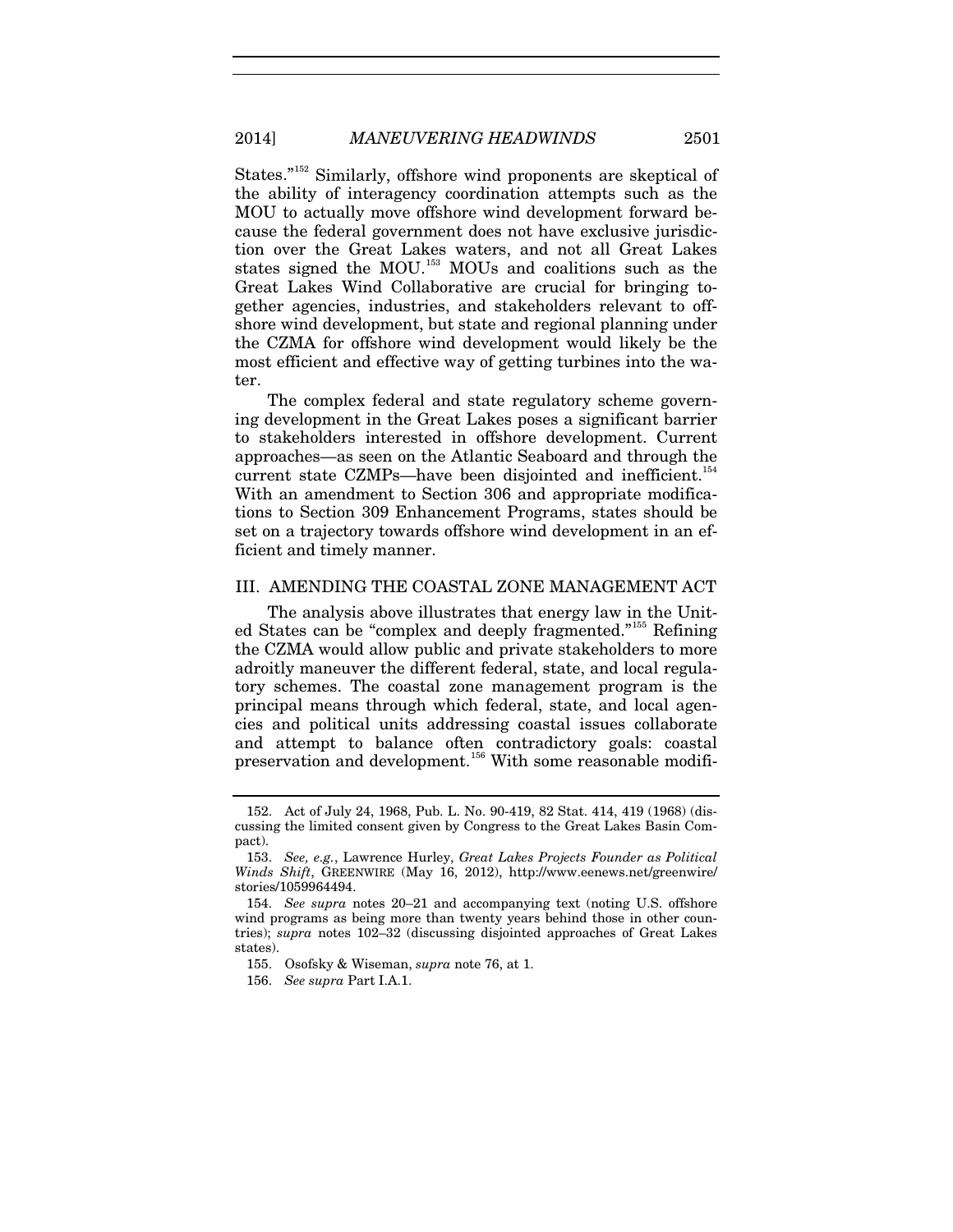cations and increased funding, the CZMA is well-positioned to channel the needs of the different levels of government and ensure that both goals are met.

States should be required to update their CZMPs to account for the titanic changes in energy technology that could affect the Great Lakes coastal zone. Though CZMA § 306(e) al-lows states to amend or modify their programs,<sup>[157](#page-24-0)</sup> as currently written, CZMA §§ 306(d)(2)(H) and  $(d)(8)^{158}$  $(d)(8)^{158}$  $(d)(8)^{158}$  do not require states to update program elements to account for significant changes in energy technology.

Because energy infrastructure will involve many federal, state, and local agencies with varying approaches to managing offshore energy,  $159$  it is important to improve facilitation between and amongst these governmental agencies. The CZMA could be used for better interagency and cross-jurisdictional coordination of renewable energy siting and permitting in the Great Lakes. For example, states that have coastlines in both the Great Lakes and Atlantic Ocean should develop regional strategies and policies that account for the different regulatory schemes on each coast.

With rapidly evolving technology and the country's desire to become more energy independent, the CZMA would be an excellent mainframe for horizontal and vertical governance coordination for offshore wind development policy and planning. Regardless of Great Lakes states' decisions to develop offshore wind in the immediate future, increasing state and regional planning through modest changes to the CZMA and its guidance would establish a valuable framework for making determinations later down the road. Moreover, major federal legislative or programmatic changes are unlikely to be politically feasible anyway.<sup>[160](#page-24-3)</sup> It is unnecessary to buy a new sail when a few patches will significantly improve boat speed.

<sup>157.</sup> 16 U.S.C. § 1455(e) (2012).

<sup>158.</sup> 16 U.S.C. § 1455(d)(2)(H), (d)(8).

<span id="page-24-2"></span><span id="page-24-1"></span><span id="page-24-0"></span><sup>159.</sup> *See* NAT'L OCEAN & ATMOSPHERIC ADMIN., ENVISIONING THE FUTURE OF COASTAL MANAGEMENT: STAKEHOLDER DISCUSSION SUMMARY BY TOPIC: ENERGY AND OCEAN USES (n.d.), *available at* http://coastalmanagement.noaa .gov/czm/media/EnergyOceanUse.pdf (last visited Apr. 11, 2014).

<span id="page-24-3"></span><sup>160.</sup> *See* TIMOTHY BEATLEY ET AL., AN INTRODUCTION TO COASTAL ZONE MANAGEMENT ACT 298 (2d ed. 2002).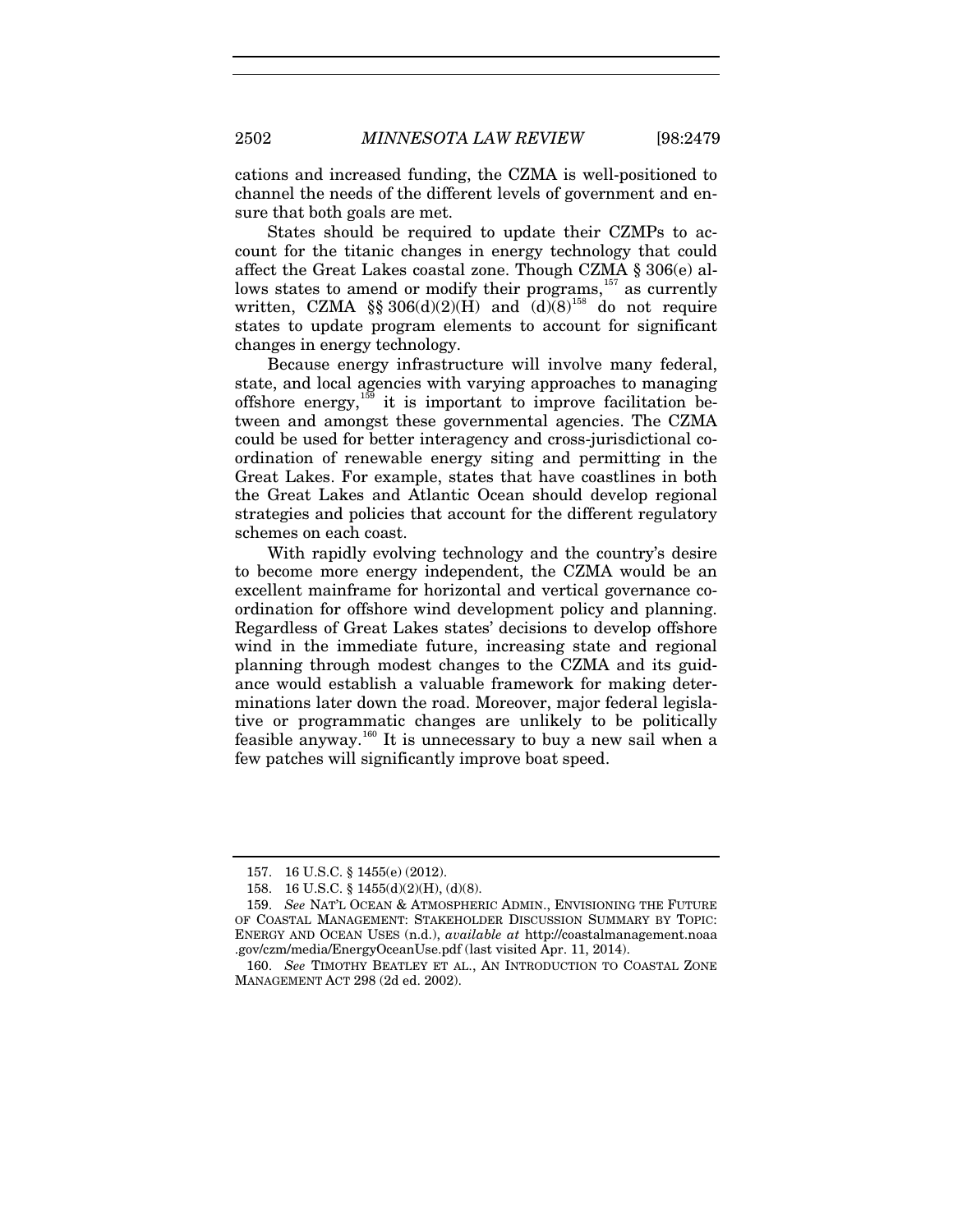A. INCREASING STATE AND REGIONAL PLANNING THROUGH CZMPS

With some specific modifications to Section 306 and Section 309 Guidance, the coastal zone management scheme could better facilitate paving clear regulatory pathways to offshore wind development.

1. Modifications to Section 306 Planning Processes for Energy Facilities

Statutorily requiring states to update their CZMPs would be the most efficient way to ensure that states plan for offshore wind development. This proposed solution further expands on existing recommendations to improve the prospects of utilityscale wind power in the coastal zone by amending the CZMA to respond to the potential for offshore wind development.<sup>[161](#page-25-0)</sup> Congress should amend the CZMA to require states whose CZMPs were approved before January 1, 2013 to update their CZMPs to account for the significant changes in what types of energy facilities might affect coastal zones. Part III.B includes a model amendment to Section 306.

Updated CZMPs under an amended Section 306 would necessarily include consideration of the planning process or a "process for anticipating the management of the impacts result-ing from such facilities<sup>7[162](#page-25-1)</sup> for offshore wind development. Planning for offshore wind development would include not only turbine and lakebed transmission line siting and local, state, and federal permitting, but also onshore grid connection.<sup>[163](#page-25-2)</sup> With 114 coastal power plants located within two kilometers of the Great Lakes shoreline that use coal, natural gas, oil, nuclear, and biomass,<sup>[164](#page-25-3)</sup> states would have to consider which power plants could take on the more variable offshore wind energy. Milwaukee and Green Bay, Wisconsin; Chicago, Illinois; Toledo and Cleveland, Ohio; Erie, Pennsylvania; and Buffalo and Rochester, New York all border a Great Lake and have popula-

<span id="page-25-4"></span><span id="page-25-1"></span><span id="page-25-0"></span><sup>161.</sup> *See, e.g.*, Schroeder, *supra* note [146,](#page-22-0) at 1660–64 (recommending amending the CZMA).

<sup>162.</sup> 16 U.S.C. § 1455(d)(2)(H).

<span id="page-25-2"></span><sup>163.</sup> *See* U.S. DEP'T OF ENERGY, *supra* not[e 9](#page-2-7) (discussing a number of logistics issues, including grid integration).

<span id="page-25-3"></span><sup>164.</sup> *Coastal Power Plants*, GREAT LAKES ENVTL. ASSESSMENT & MAPPING PROJECT, http://www.greatlakesmapping.org/great\_lake\_stressors/4/coastal -power-plants (last visited Apr. 11, 2014).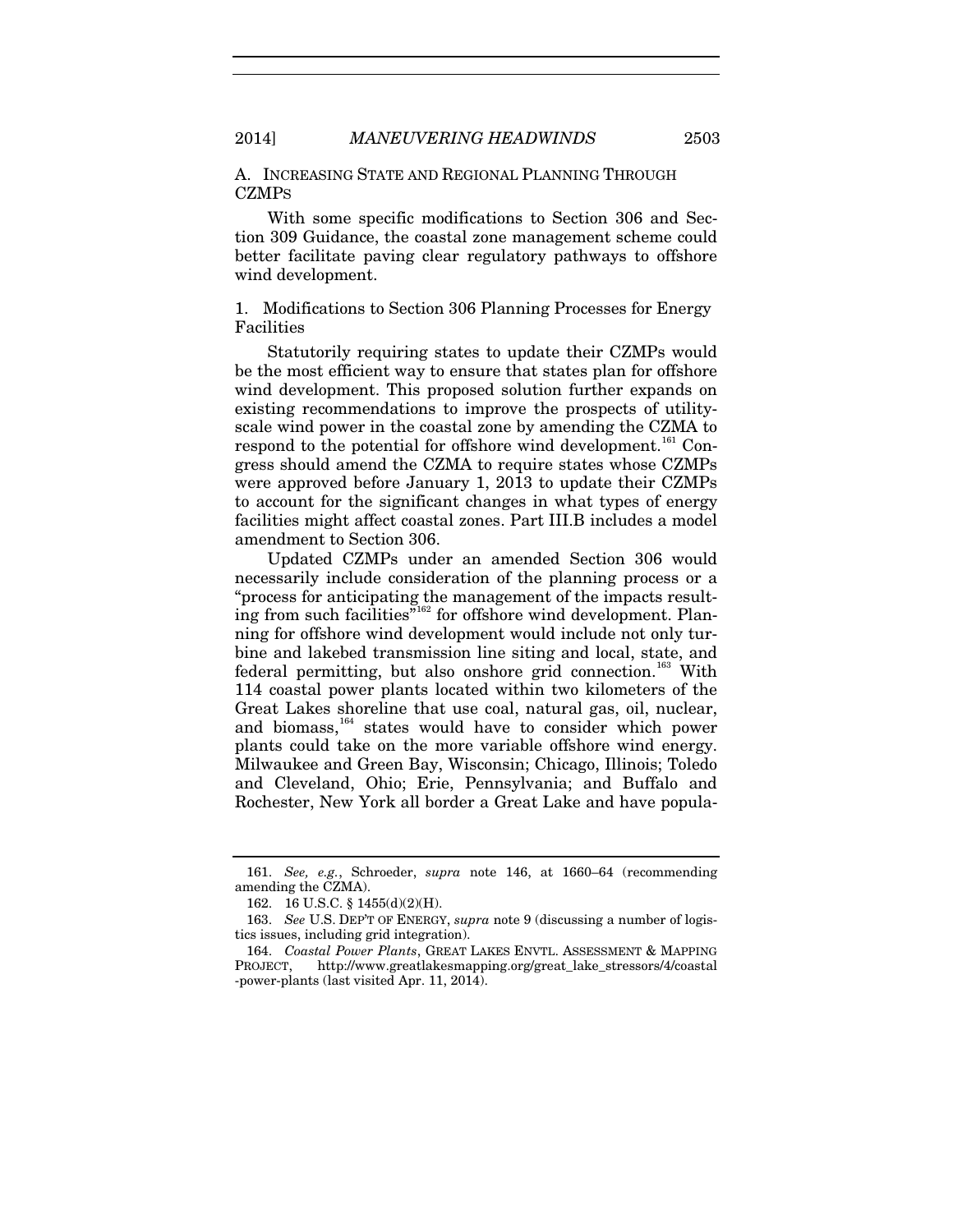tions greater than one hundred thousand.<sup>[165](#page-26-0)</sup> Many of these industrial cities are in counties designated nonattainment for one or more criteria pollutant,<sup>[166](#page-26-1)</sup> and offshore wind development could simultaneously provide these cities with both clean ener-gy and manufacturing opportunities.<sup>[167](#page-26-2)</sup>

## 2. Modifications to Implementation of Section 309

#### Enhancement Programs

In addition to the Section 306 amendment requiring states to refurbish their CZMPs, Section 309 can and should be used for offshore wind development planning. To maximize the utility of Section 309 Enhancement Programs, NOAA's Office of Ocean and Coastal Resource Management, which oversees the National Coastal Zone Management Program,<sup>[168](#page-26-3)</sup> must modify its 309 Guidance to facilitate clearer intrastate and regional governmental coordination, planning, and policy related to offshore wind development. This section proposes three concrete modifications to Section 309 Guidance that would catalyze intrastate, regional, and multi-coast planning.

#### *a*. *Intrastate Governmental Coordination*

State agencies that manage CZMPs will begin applying for Section 309 Enhancement Programs in 2014. NOAA's Final Coastal Zone Management Act Section 309 Guidance for the next 309 Enhancement Program period (2016–2020) should require states applying for coastal zone enhancement grants to outline several regulatory schemes.

First, the Section 309 Guidance should require states to outline in detail what state agency coordination would look like for the offshore wind siting and permitting process. This process would include coordination amongst various state agencies as well as relevant federal agencies. For example, four Great Lakes states—Minnesota, Wisconsin, Indiana, and New York—

<span id="page-26-0"></span><sup>165.</sup> *See State & County QuickFacts*, U.S. CENSUS BUREAU, http:// quickfacts.census.gov/qfd/index.html (last visited Apr. 11, 2014).

<span id="page-26-1"></span><sup>166.</sup> *Currently Designated Nonattainment Areas for All Criteria Pollutants*, ENVTL. PROTECTION AGENCY, http://www.epa.gov/oaqps001/greenbk/ancl3 .html (last updated Dec. 5, 2013) (including Milwaukee, Chicago, Cleveland, Buffalo, and Rochester); *see* sources cited *supra* not[e 5.](#page-2-9) 

<span id="page-26-2"></span><sup>167.</sup> *See* U.S. DEP'T OF ENERGY, *supra* note [9](#page-2-7) (discussing benefits of wind energy for the environment as well as the workforce).

<span id="page-26-3"></span><sup>168.</sup> *Coastal Programs: Partnering with States to Manage Our Coastline*, NOAA, http://coastalmanagement.noaa.gov/programs/czm.html (last visited Apr. 11, 2014).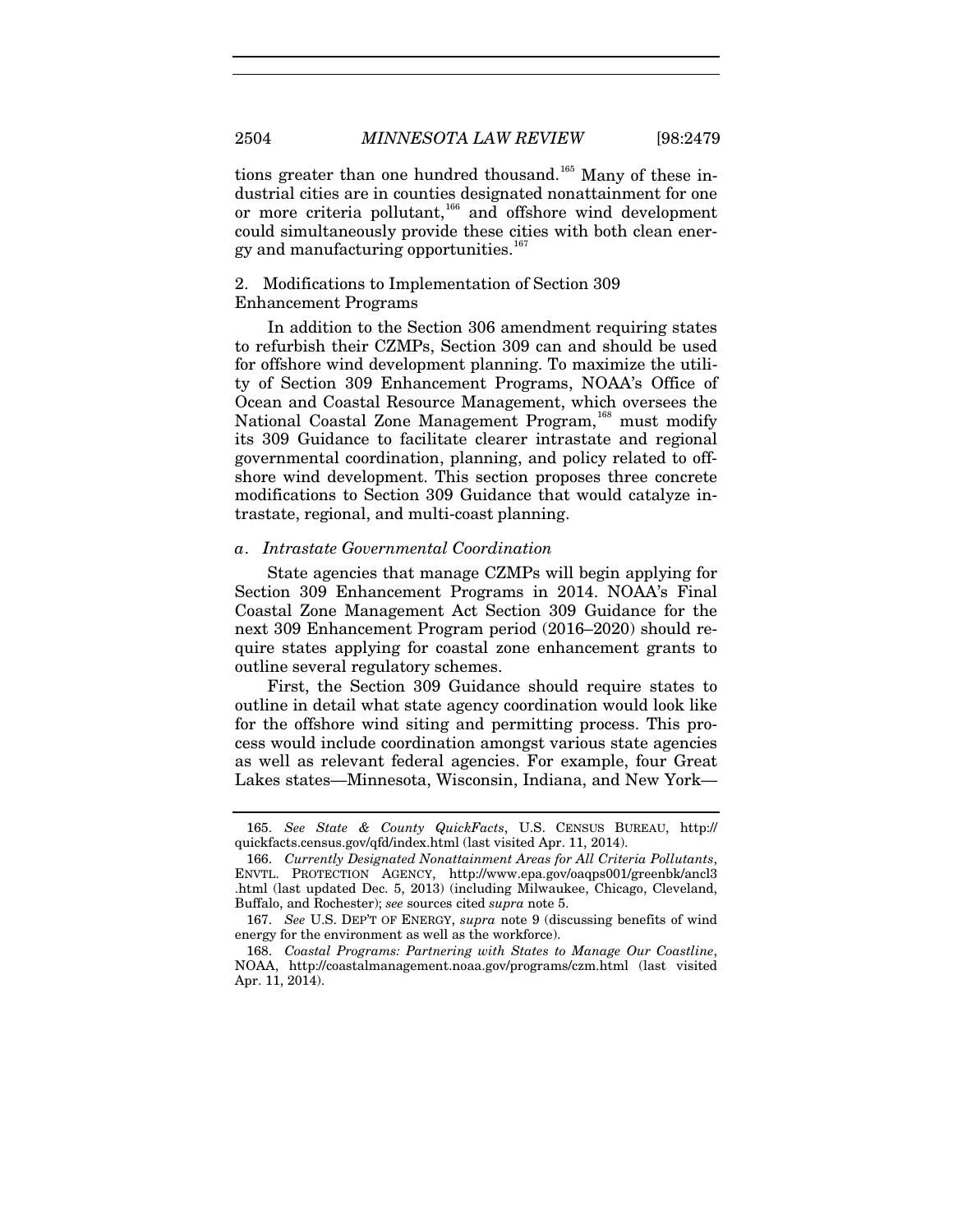2014] *MANEUVERING HEADWINDS* 2505

have NEPA-like environmental planning requirements.<sup>[169](#page-27-0)</sup> By requiring states to outline agency coordination, Section 309 Guidance would compel these states to outline whether they will require independent state NEPA documents or plan to combine environmental planning documents into one report with federal agencies.<sup>[170](#page-27-1)</sup> Outlining agency coordination for offshore wind siting and permitting processes in the Great Lakes would also facilitate financing.<sup>[171](#page-27-2)</sup>

Second, the Section 309 Guidance should require state agencies to outline which municipal agencies and tribal authorities would be involved in offshore wind siting and permitting and what role they would play. State applications for development in Great Lake water and permitting, licensing, leasing, and easements that may be delegated to local planning and zoning boards are not uniform across state lines and municipalities.[172](#page-27-3) Mapping out the regulatory process under Section 309 would assist interested developers in moving projects forward. Moreover, because some Great Lakes states have multiple coasts, as is addressed in Part III.A.2.c, the number of municipal agencies involved will vary state-to-state, coast-to-coast. By sketching the pecking order and respective roles in Section 309 Enhancement Programs and working with (instead of around) tribal authorities, Great Lakes state agencies and developers can address likely conflicts on the front end and avoid some of the legal quagmire that stalled development in Nantucket Sound.<sup>[173](#page-27-4)</sup>

Third, the Section 309 Guidance should require states to outline which shoreline transmission systems could connect to offshore wind turbines and whether the construction of new transmission infrastructure would be necessary to take on the additional load from offshore wind. Offshore wind resources in the Great Lakes region are located near many urban centers

<sup>169.</sup> *See supra* note [68](#page-12-9) and accompanying text.

<sup>170.</sup> *See supra* text accompanying notes [68](#page-12-9)[–69.](#page-12-10)

<span id="page-27-2"></span><span id="page-27-1"></span><span id="page-27-0"></span><sup>171.</sup> Having siting and permitting processes in place can dramatically reduce the time it takes for projects to be approved, making potential financiers and lenders more inclined to lend to project developers and reducing costs of local manufacturing and sourcing. Michael Conathan & Richard W. Caperton, *Clean Energy from America's Oceans: Permitting and Financing Challenges to the U.S. Offshore Wind Industry*, CTR. FOR AM. PROGRESS (June 1, 2011), http://www.americanprogress.org/issues/green/report/2011/06/01/ 9720/clean-energy-from-americas-oceans/.

<span id="page-27-3"></span><sup>172.</sup> *See supra* note[s 73](#page-12-11)[–74](#page-13-11) and accompanying text.

<span id="page-27-4"></span><sup>173.</sup> *See supra* note [15](#page-4-2) and accompanying text.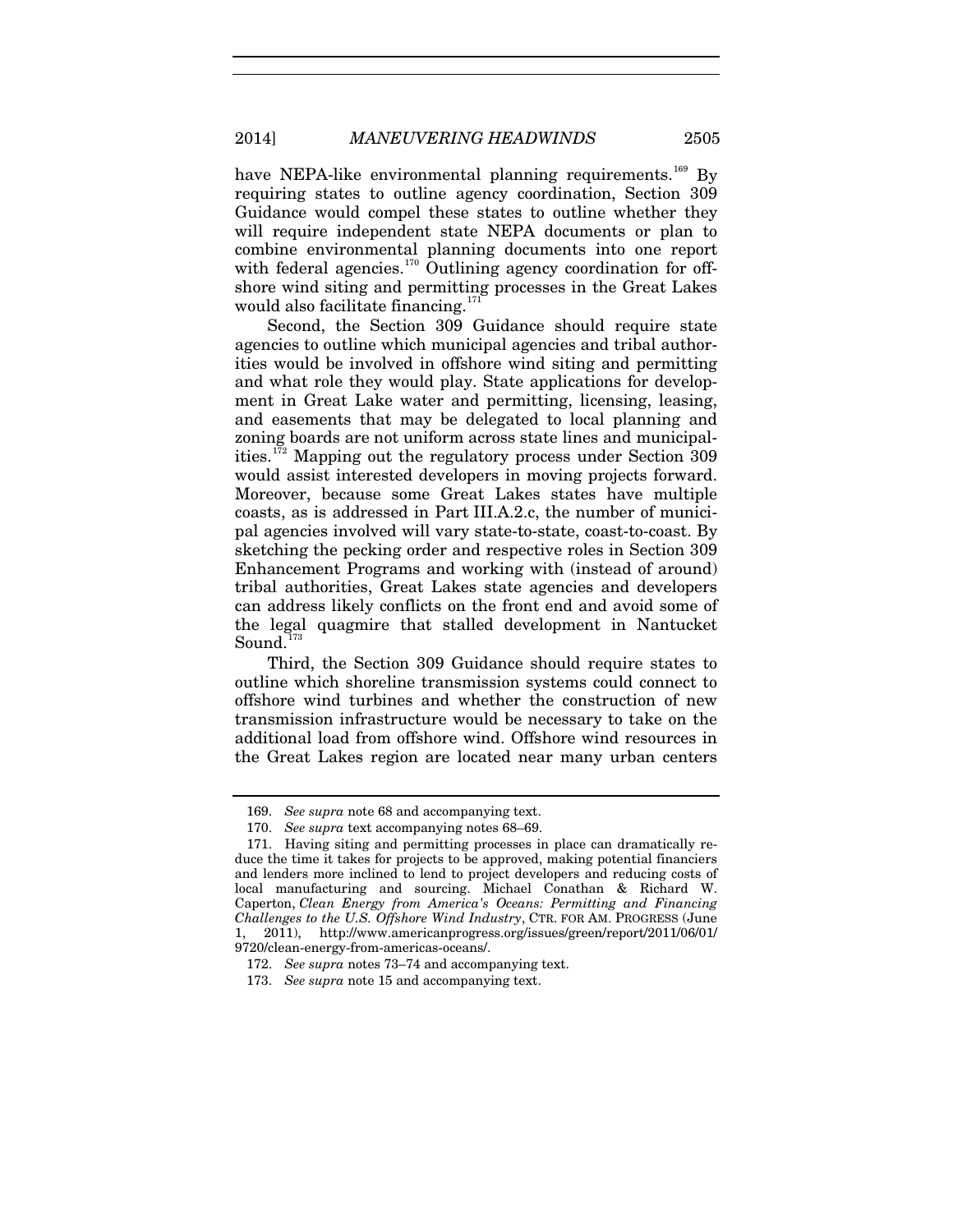2506 *MINNESOTA LAW REVIEW* [98:2479

that use a lot of energy and already have many power plants and transmission systems in place.<sup>[174](#page-28-1)</sup> With coastal population density expected to continue to increase,  $175$  states should be required to include in their Section 309 Enhancement Programs a plan for how offshore wind energy would connect to onshore distribution and transmission systems.

#### *b*. *Regional Coordination*

In order to forge stronger regional coordination, Section 309 Guidance should offer states additional funding for regional policies that specifically address energy facility siting. A regional policy that focuses on offshore wind development in the Great Lakes region would spur innovative ways to address market barriers to offshore wind development specific to the Great Lakes and would facilitate paving clear federal and state regulatory pathways. Regional planning could allow for streamlined processes, particularly if states chose to adopt similar siting and permitting requirements. Regionalization would also allow the four RTOs operating in the Great Lakes region<sup>[176](#page-28-3)</sup> to address intermittency issues caused by increased use of renewable energy sources that energy utilities have struggled to solve $^{177}$  $^{177}$  $^{177}$  and plan for interconnection with neighboring RTOs, transmission capacity, necessary upgrades, and how to allocate transmission rates among utilities.

<span id="page-28-0"></span>Moreover, regionally-based planning could aid in revitalizing the manufacturing sector in the Midwest that has been heavy-hit by the recent auto industry bankruptcies that caused dozens of automaker and automaker-captive plants to close in Michigan, Ohio, and Indiana. [178](#page-28-5) Wind turbines consist of over eight thousand component parts, the majority of which are manufactured domestically.<sup>[179](#page-28-6)</sup> Regional coordination could entice manufacturers to set up shop in the region through tax incentives and access to raw materials and a skilled workforce. In

<span id="page-28-1"></span><sup>174.</sup> *See* GREAT LAKES ENVTL. ASSESSMENT & MAPPING PROJECT, *supra*  note [164.](#page-25-4)

<span id="page-28-2"></span><sup>175.</sup> KRISTEN M. CROSSETT ET AL., NOAA, POPULATION TRENDS ALONG THE COASTAL UNITED STATES: 1980–2008, at 1 (Sept. 2004), *available at* http://oceanservice.noaa.gov/programs/mb/pdfs/coastal\_pop\_trends\_complete .pdf.

<sup>176.</sup> *See supra* note [77](#page-13-0) and accompanying text.

<sup>177.</sup> *See supra* note [18](#page-5-8) and accompanying text.

<span id="page-28-6"></span><span id="page-28-5"></span><span id="page-28-4"></span><span id="page-28-3"></span><sup>178.</sup> *See* BRUGEMAN ET AL., *supra* note [9,](#page-2-7) at 6 (discussing closed plants in these areas and attempts to repurpose them).

<sup>179.</sup> U.S. DEP'T OF ENERGY, *supra* note [9.](#page-2-7)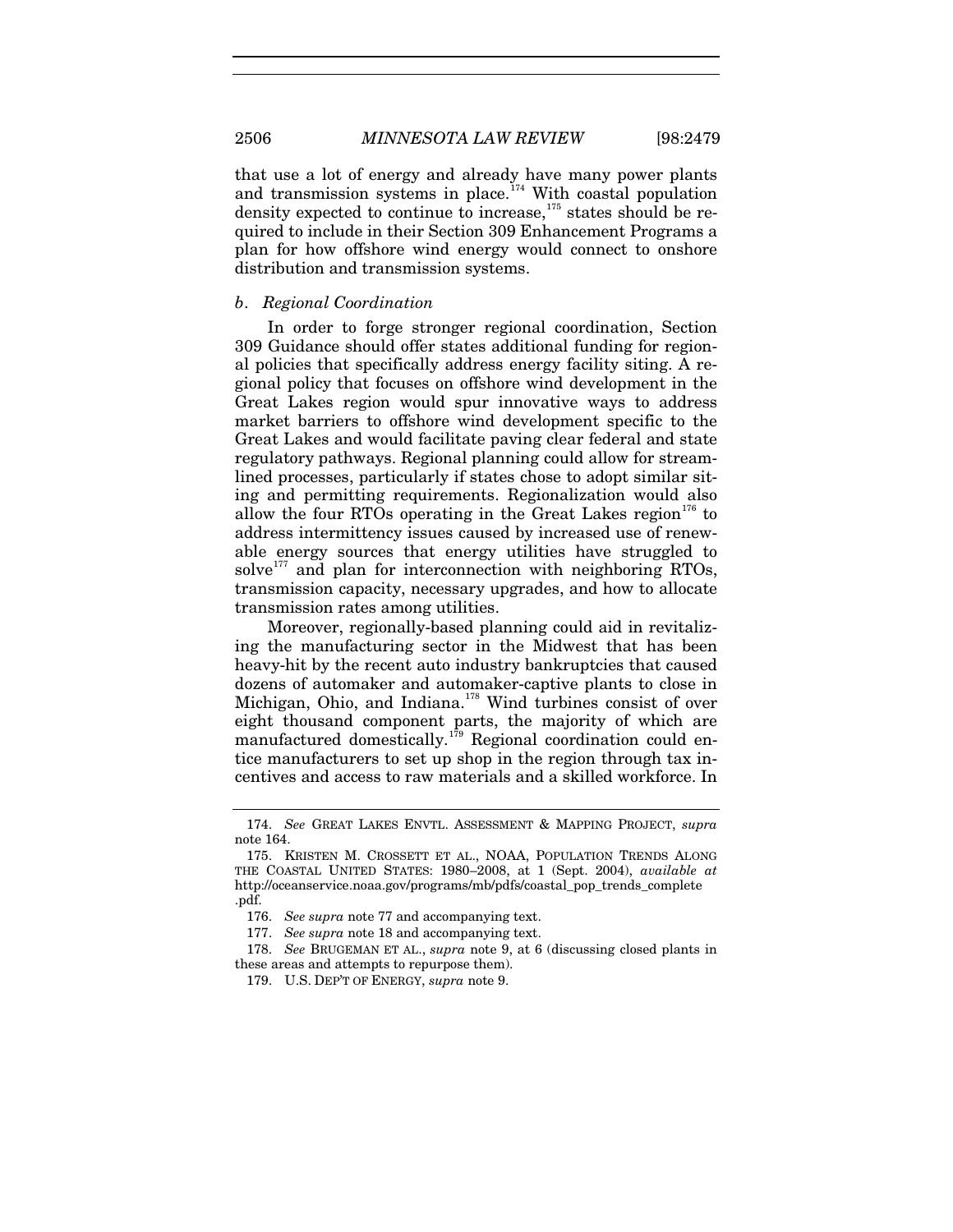sum, reducing information barriers and increasing proactive regional planning would allow stakeholders and regulators to make better decisions and improve the quality and availability of environmental and socioeconomic data necessary for effective and efficient permitting.<sup>[180](#page-29-0)</sup>

### *c*. *Multi-Coastal State Coordination*

The 309 Guidance should require states with multiple coastlines to include offshore wind planning specific to each coast. Regulatory pathways to offshore wind development in the Atlantic Coast and Great Lakes will differ within states such as Pennsylvania and New York, which have coasts along the Atlantic Ocean and Great Lakes, and Michigan and Wisconsin, which border multiple Great Lakes. Local land use and siting laws will also differ within these states for development in different coastal waters.<sup>[181](#page-29-1)</sup>

New York would profit in particular from multi-coastal planning under Section 309 because it has large cities— Buffalo, Rochester, and New York City—on three different coasts. All three cities are in nonattainment under the National Ambient Air Quality Standards for one or more criteria pollu-tants<sup>[182](#page-29-2)</sup> and thus would greatly benefit from improved air quality from clean, offshore wind energy.

<span id="page-29-0"></span><sup>180.</sup> *See* U.S. DEP'T OF ENERGY, A NATIONAL OFFSHORE WIND STRATEGY: CREATING AN OFFSHORE WIND ENERGY INDUSTRY IN THE UNITED STATES 28– 29, 31 (2011), *available at* http://www1.eere.energy.gov/wind/pdfs/national\_ offshore\_wind\_strategy.pdf (discussing the importance of addressing these issues).

<span id="page-29-1"></span><sup>181.</sup> *See supra* Part I.A.2.b (discussing the way these issues can vary between as well as within states).

<span id="page-29-2"></span><sup>182.</sup> *Currently Designated Nonattainment Areas for All Criteria Pollutants*, ENVTL. PROTECTION AGENCY, http://www.epa.gov/oaqps001/greenbk/ancl .html#NEW%20YORK (last updated Dec. 5, 2013). Buffalo, located in Erie County, is designated as "moderate" for 8-hour ozone 1997; Rochester, located in Monroe County, has slightly better air quality but is still designated as "marginal" for 8-hour ozone 1997; and New York City, located in New York County, is designated as "nonattainment" for PM-2.5 1997 and PM-2.5 2006, "moderate" for 8-hour ozone 1997 and PM-10, and "marginal" for 8-hour ozone 2008. *Currently Designated Nonattainment Areas for All Criteria Pollutants*, ENVTL. PROTECTION AGENCY, http://www.epa.gov/oaqps001/greenbk/ancl .html#NEW%20YORK (last updated Dec. 5, 2013).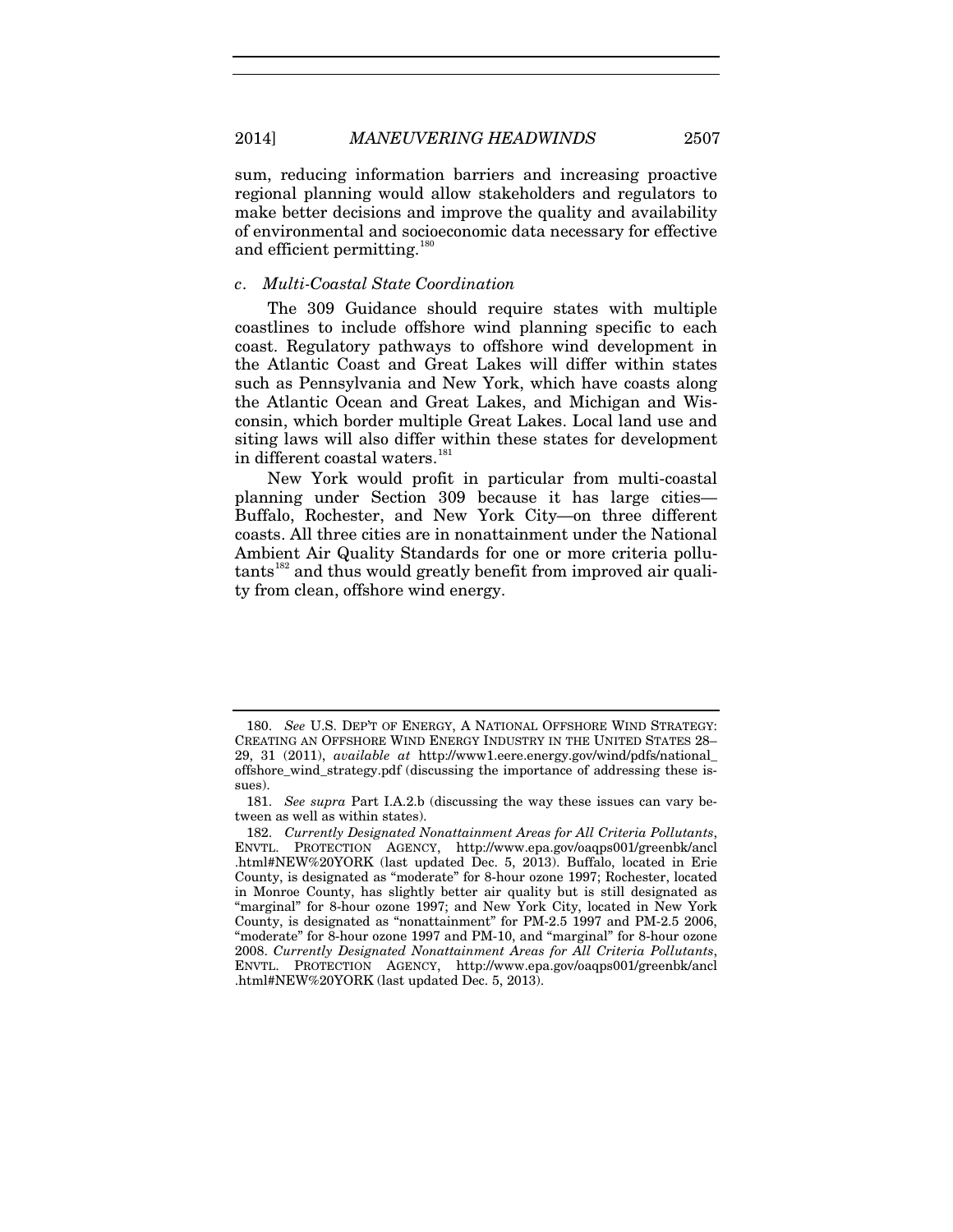#### B. PROPOSED AMENDMENT

In order to set Great Lakes offshore wind developers and stakeholders on a swift course, Congress should revise CZMA § 306(b) in the following way (edits noted in bold):

(b) Grants to coastal states; requirements

**(1)** The Secretary may make a grant to a coastal state under subsection (a) of this section only if the Secretary finds that the management program of the coastal state meets all applicable requirements of this chapter and has been approved in accordance with subsection (d) of this section.

**(2) States whose programs were approved prior to January 1, 2013 whose planning process includes energy facilities likely to be located in, or which may significantly affect, the coastal zone must update their programs by January 1, 2016 to account for changes in the types of energy facilities that may affect the coastal zone.**

While this proposed amendment would increase intrastate governmental coordination and clarify regulatory pathways to offshore wind development state-by-state, it does not address regional coordination or multi-coastal planning. Regional coordination and multi-coastal planning, as discussed in Part III.A.2, would be more appropriately addressed under CZMA  $§ 309(a)(8)$ , the purpose of which is to help facilitate the siting of energy facilities and energy-related activities "which may be of greater than local significance."<sup>[183](#page-30-0)</sup>

Energy facility siting planning regarding wind turbines would likely be more expensive than traditional energy facility siting planning because of research related to wind speed, ice floes, migratory bird patterns, and effects of turbine placement on lakebeds and aquatic life.<sup>[184](#page-30-1)</sup> Increased funding for the proposed CZMA § 306(b)(2) as well as CZMA § 309 Enhancement Programs would therefore also be necessary.

Requiring states to plan for offshore wind energy in the Great Lakes may not produce tangible results—states may decide that offshore wind energy is not a priority or that resources could be better spent on other projects. However, drafting the blueprints for the planning and siting processes will allow states to move forward more efficiently and effectively on other renewable energy projects in the Great Lakes or if they

<sup>183.</sup> *See supra* note [53](#page-9-6) and accompanying text.

<span id="page-30-1"></span><span id="page-30-0"></span><sup>184.</sup> *C.f., e.g.*, MICH. DEP'T OF ENVTL. QUALITY, *supra* note [111,](#page-18-4) at 61–63; OHIO DEP'T OF NATURAL RES., *supra* note [113,](#page-18-5) at 78–79; PENNSYLVANIA 309, *supra* note [115,](#page-18-6) at 113–14.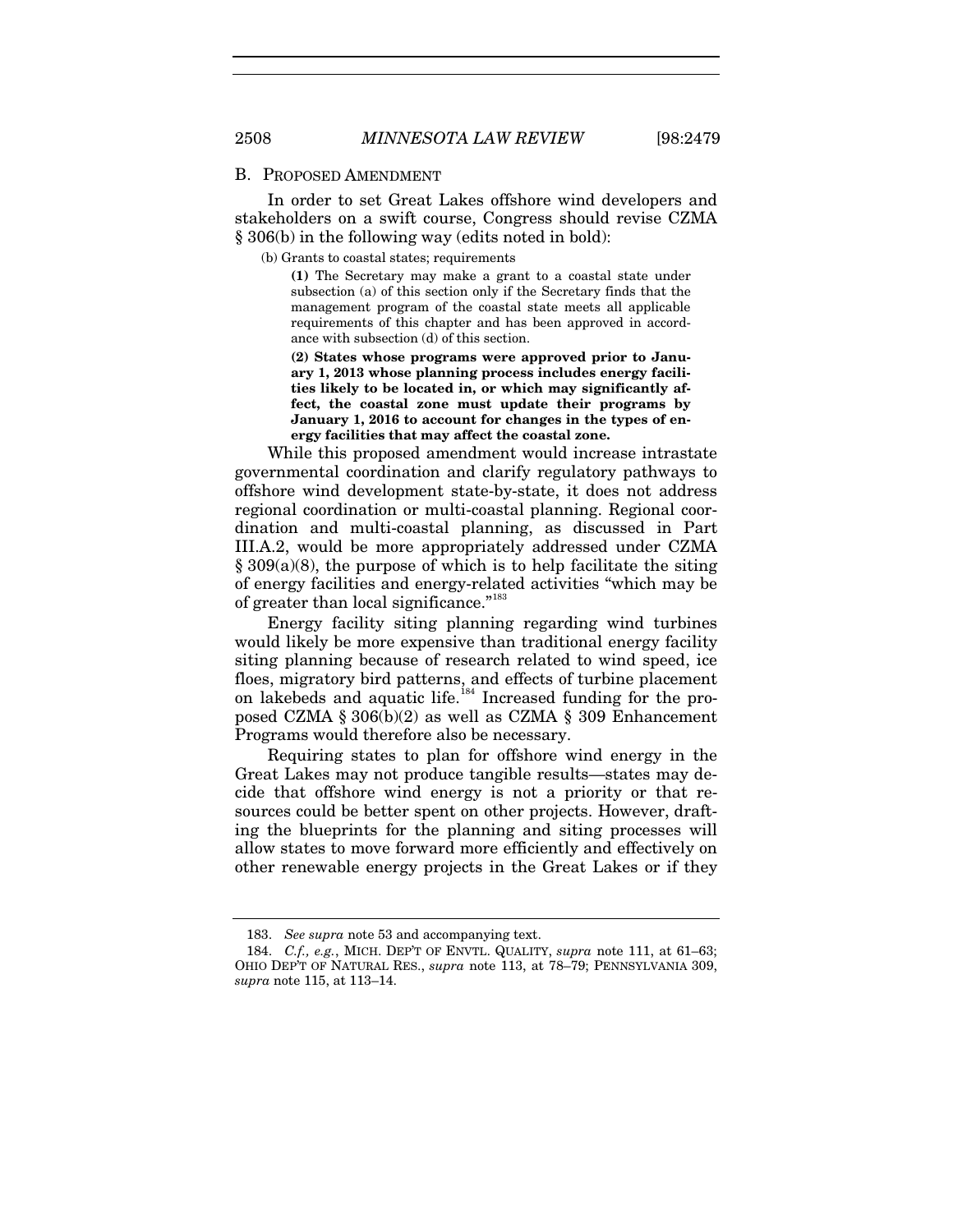later decided to install offshore wind turbines when the technology is further advanced.

Regional coordination already exists through entities such as the Great Lakes Basin Compact,<sup>[185](#page-31-0)</sup> MOUs,<sup>[186](#page-31-1)</sup> and RTOs,<sup>[187](#page-31-2)</sup> so mandating regional and multi-state coordination through Section 309 Guidance may be redundant. As discussed in Part II.C., however, these current approaches lack the legal force necessary to catalyze coordinated planning in all Great Lakes states.

Admittedly, changes to the Section 309 Guidance are likely more feasible than getting an amendment through Congress. Moreover, increasing funding for Section 306 planning and Section 309 Enhancement Programs would likely be politically challenging to accomplish given the current political cold war.<sup>[188](#page-31-3)</sup> But with the CZMA's pre-existing framework for cooperative federalism and its dual goals of coastal preservation and development, the Act is well-positioned to serve as a stalwart mast—with all levels of government and political units threading to it like stays—in the development of offshore wind energy.

#### **CONCLUSION**

As evidenced by the sprawling number of agencies, acts, and regulations at federal, state, and regional levels involved in offshore wind development in the Great Lakes, it is clear that energy law in the United States is disjointed. The development and deployment of offshore wind energy must be supported and developed through regulatory reform in order to avoid regulatory uncertainty, inefficiencies and unnecessary environmental damage. The CZMPs could help navigate the slew of applicable laws, regulations, and agencies by facilitating intrastate, interstate, and regional coordination for offshore wind development planning. Currently, however, there is significant variation in state CZMPs and Section 309 Enhancement Programs, and collaborative interstate and interagency attempts have come up

<sup>185.</sup> *See supra* note [81](#page-13-12) and accompanying text.

<sup>186.</sup> *See supra* note [86](#page-14-9) and accompanying text.

<sup>187.</sup> *See supra* note[s 76](#page-13-10)[–79](#page-13-13) and accompanying text.

<span id="page-31-3"></span><span id="page-31-2"></span><span id="page-31-1"></span><span id="page-31-0"></span><sup>188.</sup> Robert B. Reich, Op-Ed, *The Real Price of Congress's Gridlock*, N.Y. TIMES, Aug. 14, 2013, at A23, *available at* http://www.nytimes.com/2013/08/ 14/opinion/the-real-price-of-congresss-gridlock.html ("With just 15 bills signed into law so far this year, the 113th Congress is on pace to be the most unproductive since at least the 1940s.").